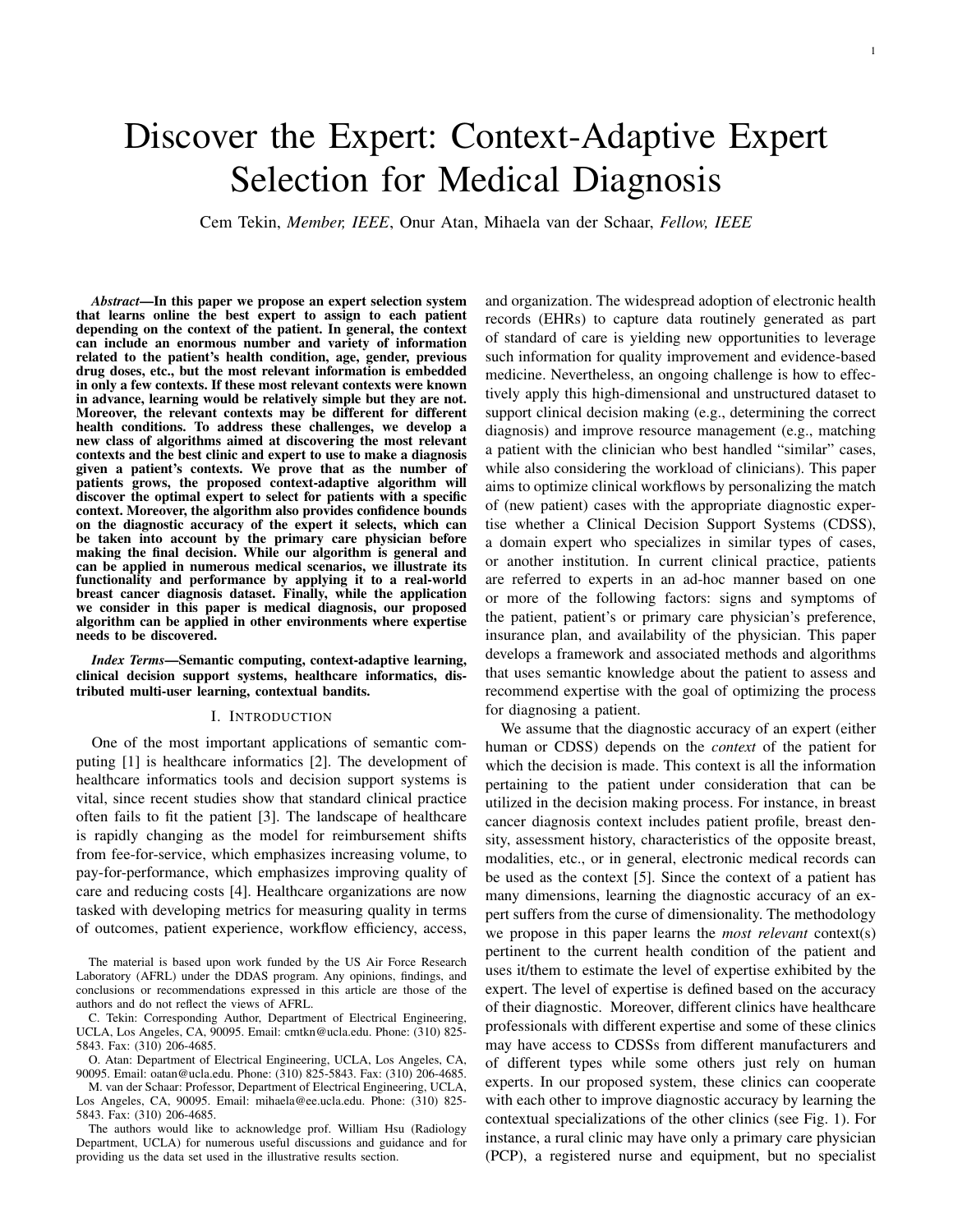or CDSSs and may be able to request information from a more established hospital which implements multiple CDSSs and has several experienced human experts. Hence, based on the context of the patient, each clinic learns (i) whether it should rely on its own experts or request another clinic to make diagnostic decisions, and (ii) if it relies on its own experts, which expert it should assign the task of deciding the diagnostic, such that the reward (gain) obtained by selecting that particular expert is maximized. The reward for a particular diagnostic decision can be defined as the diagnostic accuracy minus the incurred cost (e.g. delay, money, etc.). Our proposed system learns online, meaning that its expert selection strategy is updated every time after the true health state of a patient is revealed. (Note that at times the true health state is not revealed immediately.) Based on this feedback, the expertise, i.e., the diagnostic accuracy, of the chosen expert is updated.

We model this problem as a distributed context-adaptive online learning problem. Each clinic decides on what diagnostic action to take based on the history of its own patient arrivals, patient arrivals to other clinics that requested a diagnostic action from the current clinic, and the success rate of each diagnostic action. In this way, each clinic is able to identify which experts make accurate decisions for patients with specific contexts.

The main contributions of the methods and algorithms presented in this paper are: (i) organizing the clinical data for each patient in terms of semantic contexts; (ii) discovering the most relevant context or set of patient contexts that are useful for assessing an expert; (iii) having the ability to provide confidence estimates on the accuracy of the selected diagnostic made by the experts; (iv) having the ability to select the "optimal" expert (a CDSS, a domain expert etc.) among one or multiple institutions, where "optimality" is defined by considering both the diagnosis accuracy and the experts' costs (workload, money charged, etc.).

The remainder of the paper is organized as follows. In Section II, we describe the related work. In Section III, we formalize the problem, and in Section IV, we present the proposed distributed, context-adaptive online algorithm which learns the best expert for diagnosing a patient based on his/her contextual information. In Section V, we discuss some extensions of our formalism. In Section VI, we illustrate the proposed system using a real-world breast cancer diagnostic data. Finally, the concluding remarks are given in Section VII.

## II. RELATED WORK

We categorize the related work into two key areas: work related to semantic computing, and work related to data mining and online learning.

#### *A. Semantic computing*

Semantic computing focuses on computing based on semantics ("context", "meaning", "intention") and it addresses all types of resources including data, document, tool, device, process and people [1]. Within the area of semantic computing, rule-based reasoning systems [6], [7] have emerged which deploy a database of the facts that are known about the problem currently being solved, and a decision engine which combines rules with the data to produce predictions. In these systems the decision rule is developed by a group of human experts, and rules are updated over time based on their effectiveness. Our proposed methodology fits within the class of semantic-based reasoning systems. However, in contrast to the existing work, we consider multiple experts, each adopting its own decision rule. Moreover, how well a specific decision rule (diagnostic) performs when applied to a patient, characterized by a specific context, is not known a priori. Hence, in this work we are interested in developing a rigorous and efficient methodology for learning how to select the expert adopting the best decision rule (diagnostic) for each patient.

## *B. Data mining and learning*

Most of the prior work in online stream mining provides algorithms which are asymptotically converging to an optimal or locally-optimal solution without providing any rates of convergence. We do not only prove convergence results, but we are also able to explicitly characterize the performance loss incurred at each time slot (for each patient) with respect to the optimal solution.

Some of the existing solutions (including [8]–[10]) propose ensemble learning techniques which combine the diagnosis of multiple experts into a final diagnosis. In our work we only consider choosing the best expert (initially unknown), where the expert selection process is driven by the patient's context. This is especially important in resource constrained scenarios like healthcare informatics, where the human resources are limited either in terms of the number of experts that are making diagnostic decisions or the number of healthcare personnel that acts as an interface between the patient and the CDSS. We provide a detailed comparison to our work in Table I. As seen from Table I, our proposed system is contextadaptive, distributed, outputs confidence bounds, and provides an explicit rate of convergence to the optimal expert selection strategy as the number of patients grows.

In addition to the problems in data mining, our methods can be applied to any problem that can be formulated as a distributed contextual bandit problem. Contextual bandits have been studied before in [11]–[13] and other works in a single agent setting. Our work is very different from these because (i) we consider decentralized agents (clinics) who can learn to cooperate with each other, (ii) the set of available (diagnostic) actions and the context arrivals to the agents can be very different for each agent, (iii) instead of learning to take the best action considering the entire D-dimensional context vector, an agent learns to take the marginally best action by independently considering each  $D$  types of contexts, hence learning is much faster than existing learning algorithms whose convergence speed slows down exponentially with the dimension of the context space [14]. Due to its contextadaptive property, the order of the convergence speed of the algorithm we propose in this paper is independent of the dimension of the context space.

# III. PROBLEM FORMULATION

The system model is shown in Fig. 2 and Fig. 3. There are M clinics (learners) which are indexed by the set  $\mathcal{M}$  :=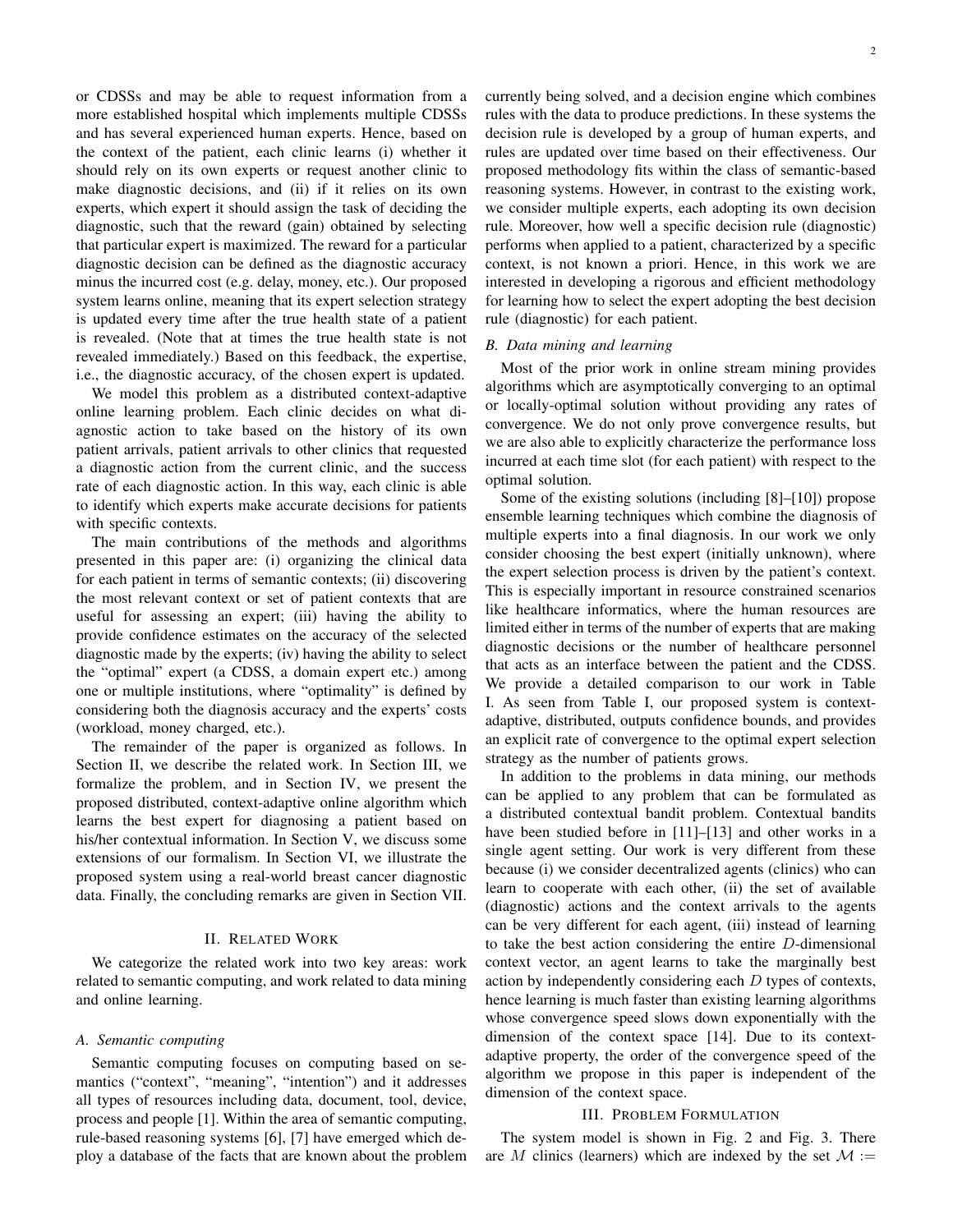

Fig. 1. Operation of the proposed system for clinic i. In this example, the diagnostic decision for the patient with context  $x_i(n)$  is made by a human expert from clinic j. Then, after some time the true health state  $y_i(n)$  of the patient is revealed. Based on this clinic i updates the diagnostic accuracy of clinic j for that context, while clinic  $j$  updates the diagnostic accuracy of its expert  $f$ .

|                                | $15 - 18$      | 1201<br>191. |                   | 121, 114            | This work                                             |
|--------------------------------|----------------|--------------|-------------------|---------------------|-------------------------------------------------------|
| Message exchange               | none           | context      | training residual | none                | context (adaptively)                                  |
| Learning approach              | offline/online | offline      | offline           | Non-Bavesian online | Non-Bayesian online                                   |
| Learning from other's contexts | N/A            | no           | no                | no                  | ves                                                   |
| Using other's experts          | no             | all          | all               | no                  | sometimes-adaptively                                  |
| Rate of convergence            | no             | no           | no                |                     | ves - dimension dependent ves - dimension independent |
| Context adaptive               | no             | no           | no                | no                  | yes                                                   |
| Confidence bounds              | no             | no           | no                | yes                 | yes                                                   |

|                                                           | TABLE I |  |
|-----------------------------------------------------------|---------|--|
| Comparison with related work in data mining and learning. |         |  |

 $\{1, 2, \ldots, M\}$ . The set of experts clinic *i* has is  $\mathcal{F}_i$ . As we discussed an expert can either be a human expert or a CDSS. The set of all experts is  $\mathcal{F} = \cup_{i \in \mathcal{M}} \mathcal{F}_i$ . Let  $\mathcal{M}_{-i} := \mathcal{M} \{i\}$  be the set of clinics clinic i can choose from to send its patient's context for diagnosis. The *diagnostic action set*<sup>1</sup> of clinic *i* is  $\mathcal{K}_i := \mathcal{F}_i \cup \mathcal{M}_{-i}$ . Throughout the paper we use index f to denote an element of F, j to denote clinics in  $\mathcal{M}_{-i}$ , and k to denote an element of  $\mathcal{K}_i$ . Let  $M_i := |\mathcal{M}_{-i}|$ ,  $F_i := |\mathcal{F}_i|$  and  $K_i := |\mathcal{K}_i|$ , where  $|\cdot|$  is the cardinality operator. A summary of notations is provided in Table II.

For each patient  $n = 1, 2, \ldots, N$ , the following events happen sequentially: (i) The *n*th patient with a  $D$ -dimensional context vector  $x_i(n) = (x_i^1(n), \dots, x_i^D(n))$  arrives to clinic  $i \in \mathcal{M}$ , where  $x_i^d(n) \in \mathcal{X}_d$  for  $d \in \mathcal{D} := \{1, ..., D\}$  and  $\mathcal{X}_d$  is the set of type-d contexts, and  $\mathcal{X} = \mathcal{X}_1 \times \ldots \times \mathcal{X}_D$  is the context space,<sup>2</sup> (ii) each clinic i assigns one of its own experts or another clinic to recommend a diagnosis  $\hat{y}_i(n) \in \mathcal{Y}$ for the patient *n*, where  $\mathcal Y$  is the set of possible diagnosis recommendations (in the application of breast cancer, this set includes breast tumor being malignant or benign), (iii) after some delay, the true health state of patient  $y_i(n) \in \mathcal{Y}$  is

<sup>1</sup>In sequential online learning literature [22], [23], an action is also called an arm (or an alternative).

<sup>2</sup>Each dimension represents a different type of context. For example, first dimension may represent age, second dimension may represent weight, third dimension may represent gender, etc. In our analysis, we will assume that  $\mathcal{X}_d = [0, 1]$  for all  $d \in \mathcal{D}$ . However, our algorithms will work and our results will hold even when the context space is discrete given that it is bounded. For instance,  $\mathcal{X}_d$  can represent the set of normalized ages (formed for instance, by dividing the exact age of the patient with the maximum age 200). Then, every patient's normalized age will lie in  $\mathcal{X}_d$ .

revealed only to the clinic  $i$  where the patient has arrived,<sup>3</sup> (iv) if another clinic provided the diagnosis for that patient, then the clinic where the patient arrived passes the true health state of the patient to that clinic.

# *A. Context, diagnosis, diagnostic action accuracies*

For each patient n, the context vector  $x_i(n)$  and true health state of the patient  $y_i(n)$  are assumed to be drawn from an (unknown) joint distribution J over  $\mathcal{X} \times \mathcal{Y}$  independently from the other patients. We do not require this draw to be independent among the clinics/learners. Given a context vector  $x$ , there exists a conditional distribution  $G_x$  over  $\mathcal Y$  (which depends on J). Similarly, depending on  $J$ , there is a marginal distribution H over  $X$  from which contexts are drawn. Given context vector x, let  $\pi_f(x) := \int_{y \in \mathcal{Y}} I(f(x) = y) dG_x(y)$  be the *joint accuracy* (or simply, accuracy) of expert  $f \in \mathcal{F}$ , where  $f(x)$ is the diagnosis recommendation of expert  $f$  for context vector  $x^4$ . The diagnostic rule used by expert f, i.e.,  $f(\cdot)$  is allowed to be deterministic or random.  $I(\cdot)$  is the indicator function which is equal to 1 if the statement inside is true and 0 otherwise, and the expectation  $E[\cdot]$  is taken with respect to distribution  $G_x$ . Let  $x^{-d} := (x^1, \ldots, x^{d-1}, x^{d+1}, \ldots, x^D)$  and  $((x')^{-d}, x^d) := (x'^1, \ldots, x'^{d-1}, x^d, x'^{d+1}, \ldots, x'^D).$  Then,

<sup>3</sup>Our algorithm will also work when the true health state of some patients is never recovered by simply disregarding the history related to that patients.

<sup>&</sup>lt;sup>4</sup>Although for simplicity of exposition we assumed that the decision only depends on the context vector, the radiological image can also be a part of the information sent to the expert which is denoted by  $s_i(n)$ . Then assuming that this data is i.i.d. given a context vector, the decision rule can be extended as  $f(\mathbf{x}_i(n), s_i(n))$ , and the expert accuracy can be defined analogously.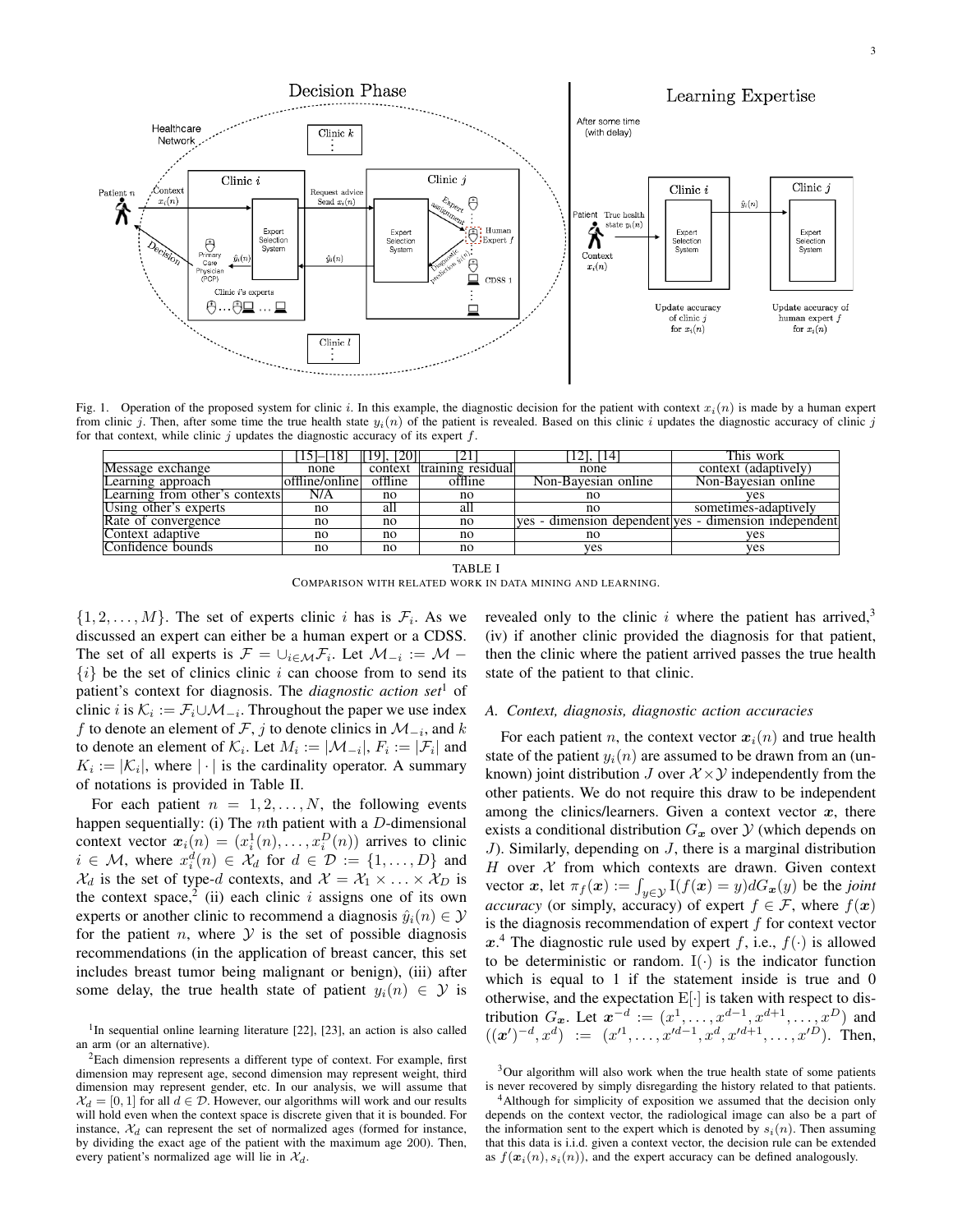the *marginal accuracy* of expert f based on type-d context is defined as

$$
\pi^d_f(x^d):=\int_{(\boldsymbol{x}^\prime)^{-d}}\pi_f((\boldsymbol{x}^\prime)^{-d},x^d)dH((\boldsymbol{x}^{\prime-d}),x^d).
$$

We say that the problem has *the similarity property* when each expert has similar marginal accuracies for similar contexts.

*Definition 1:* **Similarity Property.** If there exists  $\alpha > 0$ and  $L > 0$  such that for all  $f, f' \in \mathcal{F}$  and  $\mathbf{x}, \mathbf{x}' \in \mathcal{X}$ , we have

$$
|\pi_f^d(x^d) - \pi_f^d((x')^d)| \le L|x^d - (x')^d|^\alpha, \ \forall d \in \mathcal{D},
$$

and

$$
\pi_f(\boldsymbol{x}) - \pi_{f'}(\boldsymbol{x}) \leq Z \left( \max_{d \in \mathcal{D}} \pi_f^d(x^d) - \max_{d \in \mathcal{D}} \pi_{f'}^d(x^d) \right),
$$

for some  $Z > 0$ , then we call J *a distribution with similarity constant* L *and similarity exponent* α.

Although, our model assumes a continuous context space, our algorithms will also work when the context space is discrete. Note that Definition 1 does not require the context space to be continuous. We assume that  $\alpha$  is known by the clinics, while L does not need to be known. However, our algorithms can be combined with estimation methods for  $\alpha$ . In reality, the knowledge of  $\alpha$  is not required for our algorithms to run, however an estimate of  $\alpha$  should be given as an input. If the estimate  $\hat{\alpha}$  is chosen conservatively such that  $\hat{\alpha} < \alpha$ , the performance bounds we prove for our algorithm (Theorem 1 and Corollary 1) will hold with  $\alpha$  replaced by  $\hat{\alpha}$ .

#### *B. Unknowns, experts and diagnostic rewards*

For each patient  $n$ , clinic  $i$  can either assign one of its experts or forward the patient's context to another clinic to have him/her diagnosed. We assume that for clinic  $i$ , assigning each expert  $f \in \mathcal{F}_i$  incurs a cost  $c_f^i \geq 0$ . We assume that whenever the patient's context is sent to another clinic  $j \in \mathcal{M}_{-i}$  a cost of  $c_j^i$  is incurred by clinic  $i$ .<sup>5</sup> This cost can be the delay and/or monetary costs associated with the forwarding action. When the diagnostic action  $k \in \mathcal{K}_i$  is chosen for the nth patient of clinic i, and the diagnosis recommendation  $\hat{y}_i(n)$ is made, the reward is equal to  $r_i(n) := I(\hat{y}_i(n) = y_i(n)) - c_k^i$ . This reward is observed only after the true health state  $y_i(n)$ is revealed. Since the costs are bounded, without loss of generality we assume that costs are normalized, i.e.,  $c_k^i \in [0, 1]$ for all  $k \in \mathcal{K}_i$ . The clinics are cooperative which implies that clinic  $j \in \mathcal{M}_{-i}$  will return a diagnosis recommendation to  $i$  when called by  $i$  using its expert with the highest estimated diagnostic accuracy for i's context vector. Similarly, when called by  $j \in \mathcal{M}_{-i}$ , clinic i will return a diagnostic recommendation to  $j$ . In our theoretical analysis we do not consider the effect of this on i's learning rate; however, since our results hold for the case when other clinics are not forwarding their patient's context to  $i$ , they will also hold when other clinics forward the patient's context to  $i$ . Indeed,



Fig. 2. Operation of clinic  $i$  for its nth patient when it chooses one of its own experts.



Fig. 3. Operation of clinic  $i$  for its nth patient when it chooses clinic  $j$ . learning is faster for clinic  $i$  when other clinics ask clinic  $i$ for a diagnostic recommendation for their patients.

We assume that each expert produces a binary diagnostic recommendation, <sup>6</sup> thus  $\mathcal{Y} = \{0, 1\}$ . The best expert of a clinic  $j \in \mathcal{M}$  for context vector x is  $f_j^*(x) =$  $\arg \max_{f \in \mathcal{F}_j} \max_{d \in \mathcal{D}} \pi_f^d(x^d)$ . Hence the accuracy of clinic j for context x is defined as  $\pi_j(x) := \pi_{f_j^*(x)}(x)$ . Clinic j's marginal accuracy for a type-d context  $x^{d'}$  is equal to the accuracy of its best expert, i.e.,

$$
\pi^d_j(x^d):=\max_{f\in\mathcal{F}_j}\pi^d_f(x^d).
$$

The goal of each clinic  $i$  is to maximize its total expected reward. This corresponds to minimizing the regret with respect to the benchmark solution which we will define in the next subsection.

# *C. Diagnosis with complete information*

Our benchmark when evaluating the performance of the learning algorithms is the solution which selects the diagnostic action in  $\mathcal{K}_i$  with the highest marginal accuracy minus cost (i.e., reward) given the context vector of the patient. For  $k \in \mathcal{K}_i$ , and  $d \in \mathcal{D}$ , let  $\mu_k^d(x^d) := \pi_k^d(x^d) - c_k^i$ . Specifically, the solution we compare against is given by

$$
k_i^*(\boldsymbol{x}) := \underset{k \in \mathcal{K}_i}{\arg \max} \left( \underset{d \in \mathcal{D}}{\max} \mu_k^d(x^d) \right), \ \ \forall \boldsymbol{x} \in \mathcal{X}.
$$

 $5$ The cost for clinic i does not depend on the cost of the expert chosen by clinic  $j$ . Since the clinics are cooperative,  $j$  will obey the rules of the proposed algorithm when assigning an expert to diagnose clinic i's patient. We assume that when called by clinic  $i$ , clinic  $j$  will select an expert from  $\mathcal{F}_i$ , but not forward i's patient's context to another clinic.

 ${}^{6}$ In general we can assume that diagnostic recommendations belong to  $\mathbb R$ and define diagnostic error as some other metric. Our results can be adapted to this case as well.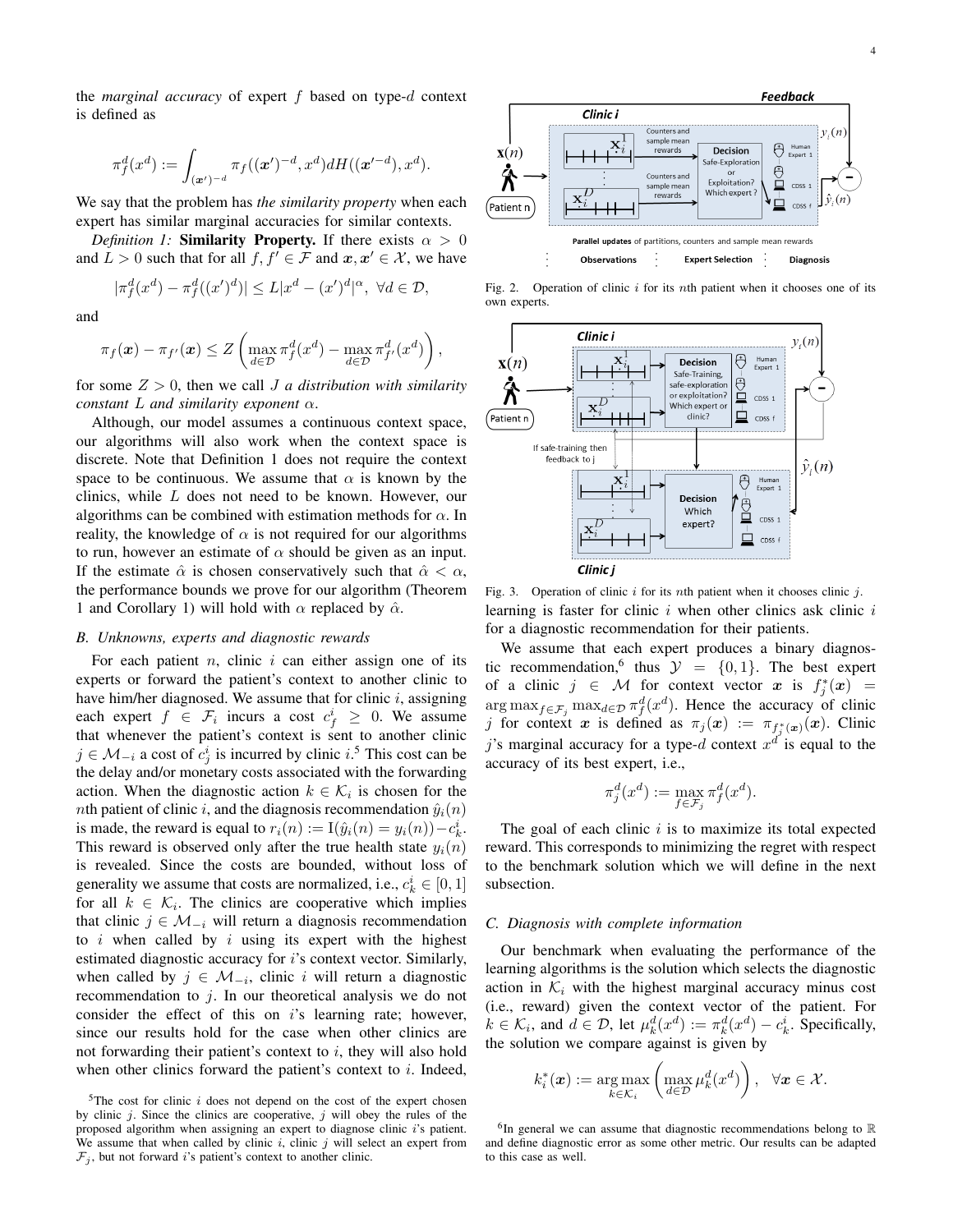Since calculating  $k_i^*(x)$  requires knowledge of marginal expert accuracies only, we call  $k_i^*(x)$  *the marginally best diagnostic action* given patient's context x. Knowing this means that clinic i knows the expert in  $\mathcal F$  that yields the highest diagnostic reward for each  $x^d \in \mathcal{X}_d$ ,  $d \in \mathcal{D}$ . We call a policy that always acts according to this action an *optimal policy*.

# *D. The regret of learning*

Let  $a_i(n)$  be the diagnostic action of clinic i for its nth patient and  $b_{i,j}(n)$  be the expert of clinic i that is assigned to the patient  $n$  of clinic  $j$ , when clinic  $j$  requests a diagnosis recommendation from clinic  $i$ . If there is no such request, then  $b_{i,j}(n) = \emptyset$ . Let  $a(n) := (a_1(n), \ldots, a_M(n)), b_i(n) :=$  ${b_{i,j}(n)}_{j \in \mathcal{M}_{-i}}$  and  $b(n) = {b_i(n)}_{i \in \mathcal{M}}$ . Simply, the regret is the loss incurred due to the unknown expertise. Regret of a learning algorithm which assigns an expert  $a_i(n) \in \mathcal{K}_i$  for patient n in the clinic i based on its context vector  $x_i(n)$  and the past observations is defined as

$$
R_i(N) := \sum_{n=1}^N \left( \pi_{k_i^*(\boldsymbol{x}_i(n))}(\boldsymbol{x}_i(n)) - c_{k_i^*(\boldsymbol{x}_i(n))}^i \right)
$$

$$
- \mathbb{E} \left[ \sum_{n=1}^N (\mathbf{I}(\hat{y}_i(n) = y_i(n)) - c_{a_i(n)}^i) \right],
$$

where  $\hat{y}_i(n)$  denotes the diagnostic recommendation of the expert or other clinic  $a_i(n)$  assigned by clinic i to the patient  $n, y_i(n)$  denotes the true health state of the patient n that arrived to clinic *i*. For instance, when  $a_i(n) = j$  and  $b_{i,i}(n) = j$  $f \in \mathcal{F}_j$ , then  $E[I(\hat{y}_i(n) = y_i(n))] = \pi_f(\mathbf{x}_i(n))$ . Regret gives the convergence rate of the total expected reward of the learning algorithm to the value of the benchmark solution  $k_i^*(x)$ ,  $x \in \mathcal{X}$ . Any algorithm whose regret is sublinear, i.e.,  $R_i(N) = O(N^{\gamma})$  such that  $\gamma < 1$ , will converge to the benchmark solution in terms of the average reward.

| $\mathcal{M}$ : Set of all clinics.                                                          |
|----------------------------------------------------------------------------------------------|
| $ \mathcal{F}_i $ : Set of experts of clinic i. $F_i :=  \mathcal{F}_i $ .                   |
| $\mathcal{M}_{-i}$ : Set of clinics except clinic i. $M_i :=  \mathcal{M}_{-i} $ .           |
| $\mathcal{K}_i$ : Set of diagnostic actions for clinic i. $K_i :=  \mathcal{K}_i $ .         |
| $F$ : Set of all experts.                                                                    |
| $\mathcal{X} = [0, 1]^D$ : Context space.                                                    |
| $\mathcal{X}_d = [0, 1]$ : Context space for type-d context.                                 |
| V: Set of all possible diagnosis recommendations.                                            |
| $\pi_f(\boldsymbol{x})$ : Joint accuracy of expert f given context vector $\boldsymbol{x}$ . |
| $\pi_f^d(\boldsymbol{x}^d)$ : Marginal accuracy of expert f for type-d context $x^d$ .       |
| $c_k^i$ : Diagnostic cost of action k.                                                       |
| $k_i^*(x)$ : Marginally best diagnostic action given context vector x.                       |
| $\overline{R_i(N)}$ : Regret of clinic i up to patient N.                                    |
|                                                                                              |

TABLE II NOTATIONS USED IN PROBLEM FORMULATION.

#### IV. ADAPTIVELY LEARNING THE RELEVANT CONTEXTS

In this section we propose an online learning algorithm that achieves regret that is sublinear in the number of patients. We name our algorithm *Learn the EXpert* (LEX).

# *A. The LEX algorithm*

The basic idea behind LEX is to learn the accuracies of different clinics and different experts by requesting diagnosis recommendations from them in a cost efficient way. Using LEX, a clinic can perform two tasks: (i) decide the diagnostic

action to take for own patient; (ii) decide the expert to assign to the patients of other clinics which requested a diagnosis recommendation. Task (i) is performed by sub-algorithm *LEX for own patients* (LEX-OP), while task (ii) is performed by sub-algorithm *LEX for referred patients* (LEX-RP). The pseudocodes of LEX, LEX-OP and LEX-RP are given in Figures 4, 5 and 6, respectively. A summary of notations used in LEX is given in Table III.

There are three operation phases of LEX: exploitation, safe training and safe exploration. For any clinic and any patient LEX is only in one of these phases. In an exploitation phase, LEX is very confident about its expert selection decision. As we will show in Corollary 1, it is able provide confidence bounds on the probability that it selects the best expert among all possible experts and on the accuracy of the prediction made by the chosen expert. In the safe training phase, clinic  $i$  is not confident about how well some other clinic  $j$  knows its best expert for clinic  $i$ 's patient. Hence, clinic  $i$  requests a diagnosis recommendation from clinic  $i$  which helps clinic  $i$ learn the accuracy of its own experts. In the safe exploration phase, clinic  $i$  is not confident about the accuracy of its diagnostic actions. It will choose a diagnostic action and receive a diagnosis recommendation to update the accuracy of the chosen diagnostic action (which is done after the true health state is revealed). Trainings and explorations are safe, which means that LEX alerts the clinician that is in charge of the patient that the diagnosis recommendation comes from an expert which may not be very reliable. Knowing this, the clinician may assign another expert or may choose to follow the recommendation based on his/her own expertise. This way the system learns, while the patient safety is not compromised. Whenever we refer to training and exploration, we mean safe training and safe exploration.

LEX adaptively divides the context space into finer and finer regions as more patients arrive such that the regions of the context space with large number of arrivals are trained and explored more accurately than regions of the context space with small number of arrivals, and then only uses the observations in those regions when estimating the rewards of diagnostic actions in  $\mathcal{K}_i$  for contexts that lie in those regions. For each patient, LEX chooses a diagnostic action adaptively based on the estimated marginal accuracy of the diagnostic action given the context vector.

For each type- $d$  context, LEX starts with a partition with a single element which is the entire context space  $\mathcal{X}_d$ , then divides the space into finer regions and explores them as more patients with those contexts arrive. In this way, LEX focuses on parts of the context space in which there are large number of patient arrivals, and does this independently for each type of context of the patients.

For each type-d context, we call an interval  $(a2^{-l}, (a +$  $[1]2^{-l} \subset [0,1]$  a level l hypercube for  $a = 1, \ldots, 2^l - 1,$ <sup>7</sup> where l is an integer. Let  $\mathcal{P}_l^d$  be the partition of type-d context space  $[0, 1]$  generated by level  $l$  hypercubes. Clearly,  $|\mathcal{P}_l^d| = 2^l$ . Let  $\mathcal{P}^d := \cup_{l=0}^{\infty} \mathcal{P}_l^d$  denote the set of all possible hypercubes. Note that  $P_0^d$  contains only a single hypercube

<sup>&</sup>lt;sup>7</sup>The first level l hypercube is defined as  $[0, 2^{-l}]$ .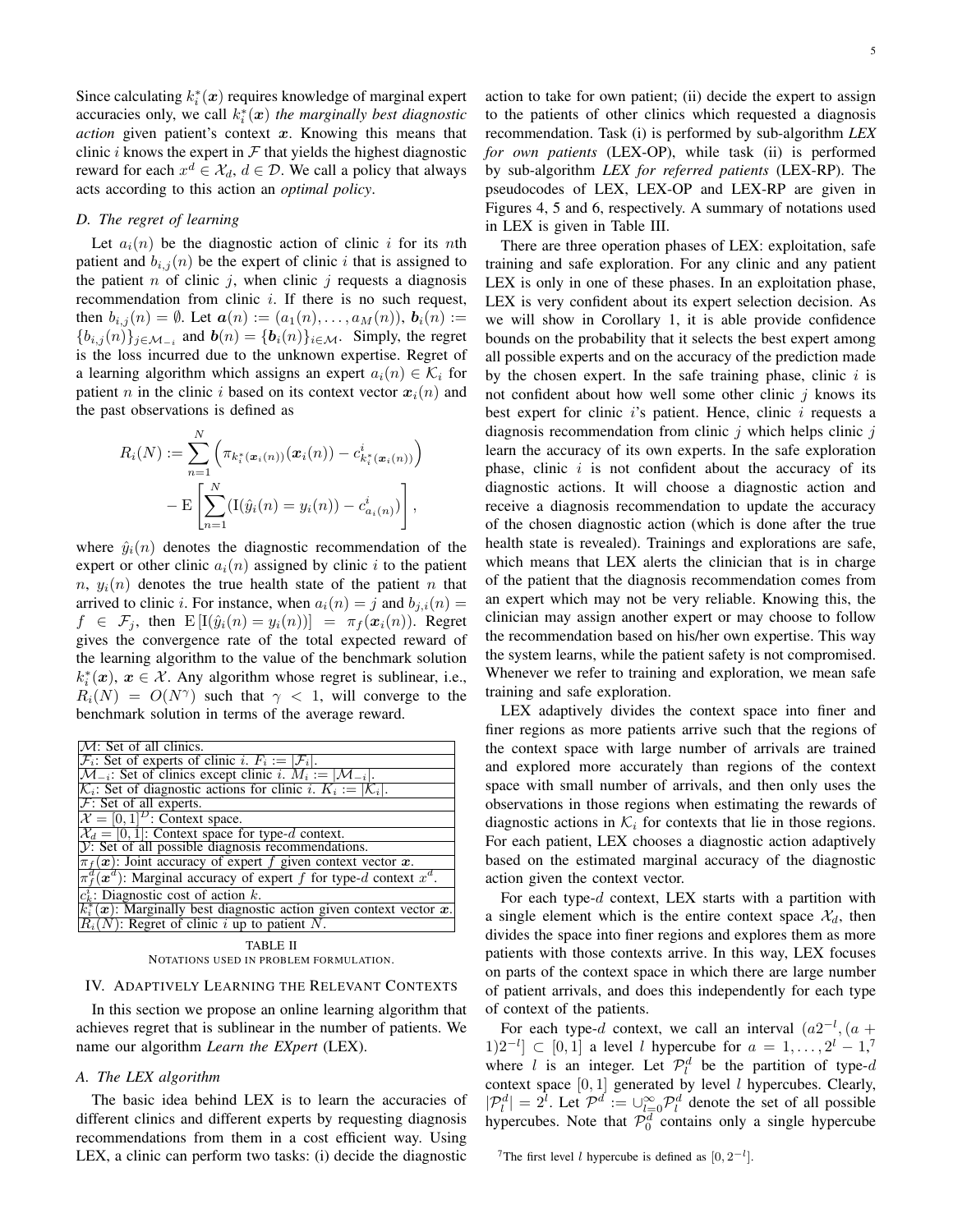LEX for clinic  $i$ : 1: Input:  $D_1(n)$ ,  $D_2(n)$ ,  $D_3(n)$ ,  $p$ , A 2: Initialization:  $\mathcal{A}_i^d = \{ [0,1] \}, \ d \in \mathcal{D}$ . Run Initialize( $\mathcal{A}_i^d$ , d),  $d \in \mathcal{D}$ 3: while  $n > 1$  do 4: Run LEX-OP to get  $a_i$ ,  $C_i$ ,  $d_i^*$ ,  $C_i^*$ , train<sub>i</sub> and safe<sub>i</sub>. 5: If  $a_i \in M_{-i}$ , send  $\mathbf{x}_i(t)$  to clinic  $a_i$  and request  $\hat{y}_i(n)$ .<br>6: Receive  $\{\mathbf{x}_i(n)\}_{i \in M_i(n)}$ . 6: Receive  $\{x_j(n)\}_{j\in\mathcal{M}_i(n)}$ .<br>7: **if**  $\mathcal{M}_i(n) \neq \emptyset$  then 7: **if**  $\mathcal{M}_i(n) \neq \emptyset$  then<br>8: Run LEX-RP to 8: Run LEX-RP to get  $\mathbf{b}_i := \{b_{i,j}\}_{j \in \mathcal{M}_i(n)}$ ,  ${C_j}_{j \in \mathcal{M}_i(n)}, \{d_j^*\}_{j \in \mathcal{M}_i(n)}, \{C_j^*\}_{j \in \mathcal{M}_i(n)}$  and  $\{\text{safe}_j\}_{j \in \mathcal{M}_i(n)}$ . 9: **for**  $j \in \mathcal{M}_i(n)$  do 10: Get  $\hat{y}_j(n)$  from expert  $b_{i,j}$ . Send  $\hat{y}_j(n)$ , safe<sub>j</sub> to clinic j. 11: **if** not safe<sub>j</sub> **then**<br>12: **Alert** clinic  $j$ 12: Alert clinic j that  $\hat{y}_j(n)$  may be inaccurate.<br>13: **end if** end if 14: **end for**<br>15: **end if** 15: **end if**  $16$ : **if**  $a_i \in$ 16: **if**  $a_i \in \mathcal{F}_i$  then<br>17: Pay  $c_{i}^i$ , get 17: Pay  $c_{a_i}^i$ , get  $\hat{y}_i(n)$  from expert  $a_i$ . 18: **else**<br>19: **P** 19: Pay  $c_{a_i}^i$ , get  $\hat{y}_i(n)$  from clinic  $a_i$ . 20: **end if**  $21$ : **if** not s 21: **if** not safe<sub>i</sub> then<br>22: Alert the PCP 22: Alert the PCP that  $\hat{y}_i(n)$  may be inaccurate.<br>23: end if 23: **end if**  $24$ : When When  $y_i(n)$  is revealed, set  $acc_i = I(\hat{y}_i(n) = y_i(n))$ , get reward  $r_i(n) = acc_i - c_{a_i}^i$ . 25: **if** train<sub>i</sub> then 26:  $T_{a_i, C_i^*}^{\text{tr}, i, d_i^*}$  + +. 27: else if not safe<sub>i</sub> then 28:  $\begin{array}{l} \begin{array}{l} \begin{array}{l} \begin{array}{l} i,d_i^* \end{array} \end{array} = \begin{pmatrix} \dot{r}_{i},d_i^* \end{array} + T_{a_i,C_i^*}^{i,d_i^*} + x_{a_i,C_i^*}^{i,d_i^*} + \end{array} \begin{array}{l} \begin{array}{l} \begin{array}{l} \end{array} \end{array} \begin{array}{l} \begin{array}{l} \end{array} \end{array} \begin{array}{l} \begin{array}{l} \end{array} \end{array} \begin{array}{l} \begin{array}{l} \end{array} \end{array} \begin{array}{l} \begin{array$  $29:$  $a_i, a_i^* + +$ . 30: **else**<br>31: **E** 31: Exploit but do not update.<br>32: **end if** end, if  $33:$  $\sum_{C_i^d} d^T +$  for all  $d \in \mathcal{D}$ . 34: for  $d \in \mathcal{D}$  do 35: if  $T_{C_i^d}^{i,d} \ge A 2^{pl} C_i^d$  then 36: Create 2 level  $l_{C_i^d}$  + 1 child hypercubes denoted by  $\mathcal{A}_{C_i^d}$ <br>37: Run Initialize( $\mathcal{A}_{C_i^d}$ , *d*) 38:  $\mathcal{A}_i^d = \mathcal{A}_i^d \cup \mathcal{A}_{C_i^d} - C_i^d$ <br>
39: Send d and  $\mathcal{A}_{C_i^d}$  to clinics  $j \in \mathcal{M}_{-i}$  such that they can update clinic i's partition  $\mathcal{A}_i$ .  $40:$  end if  $41:$  end for 41: **end for**<br>42: **if**  $M_i(n)$ 42: if  $\mathcal{M}_i(n) \neq \emptyset$  then<br>43: for  $j \in \mathcal{M}_i(n)$  d for  $j \in \mathcal{M}_i(n)$  do 44: Obtain  $y_j(n)$  from clinic j. Set  $acc_j = \tilde{I}(\hat{y}_j(n) = y_j(n)).$ <br>if not safe<sub>j</sub> then 45: **if** not safe<sub>j</sub> then 46:  $\hat{\pi}_{b_{i,j},C^*_{j}}^{i,d^*_{j}} =$  $\left(\hat{\pi}_{b_{i,j},C^{*}_{j}}^{i,d^{*}_{j}}T^{i,d^{*}_{j}}_{b_{i,j},C^{*}_{j}}+acc_{j}\right)/\left(T^{i,d^{*}_{j}}_{b_{i,j},C^{*}_{j}}+1\right).$ 47:  $T^{i,d^*_j}_{b_{i,j},C^*_j}$  + +. 48: end if  $49:$  end for  $50:$  end if 50: **end if**<br>51:  $n \equiv n$ 51:  $n = n + 1$ <br>52: **end while** end while **Initialize** $(A, d)$ : 1: for  $C \in \mathcal{A}$  do 2: Set  $\overline{T}_{C}^{i,d}=0, T_{k,C}^{i,d}=0, \hat{\pi}_{k,C}^{i,d}=0$  for  $k \in \mathcal{K}_i, T_{j,C}^{\text{tr},i,d}=0$ for  $j \in \mathcal{M}_{-i}$ . 3: end for

Fig. 4. Pseudocode for LEX.

LEX-OP for clinic i: 1: Find  $C_i(n)$  in  $\mathcal{A}_i$  that contains  $\mathbf{x}_i(n)$ . Set  $\mathbf{C}_i = \mathbf{C}_i(n)$ . 2: if  $\exists f \in \mathcal{F}_i, d \in \mathcal{D}$ :  $T^{i,d}_{f,C^d_*} \leq D_1(n)$  then 3: Set  $a_i = f, d_i^* = d, C_i^* = C_i^d$ , train<sub>i</sub> = f alse, safe<sub>i</sub> = f alse. 4: else if ∃  $j \in \mathcal{M}_{-i}, d \in \mathcal{D}$ :  $T^{\text{tr},i,d}_{j,C^d_j} \leq D_2(n)$  then 5: Set  $a_i = j$ ,  $d_i^* = d$ ,  $C_i^* = C_i^d$ , train<sub>i</sub> = true, safe<sub>i</sub> = false. 6: else if  $\exists j \in \mathcal{M}_{-i}, d \in \mathcal{D}$ :  $T^{i,d}_{j,C^d_s} \leq D_3(n)$  then 7: Set  $a_i = j$ ,  $d_i^* = d$ ,  $C_i^* = C_i^d$ , train<sub>i</sub> = false, safe<sub>i</sub> = false. 8: else 9: Set  $a_i \in \arg \max_{k \in \mathcal{K}_i} \left( \max_{d \in \mathcal{D}} \hat{\pi}_{k, C_i^d}^{i, d} - c_k^i \right),$  $d_i^* = \arg \max_{d \in \mathcal{D}} \hat{\pi}_{a_i, C_i^d}^{i, d}, C_i^* = C_i^{d_i^*}, \text{train}_i = false,$  $\text{safe}_i = true.$ 10: end if

Fig. 5. Pseudocode for LEX-OP.





which is  $\mathcal{X}_d$  itself. LEX keeps for the clinic i a set of mutually exclusive hypercubes that cover the context space of each typed context. We call these hypercubes *active* hypercubes, and denote the set of active hypercubes for type-d context for patient *n* of clinic *i* by  $\mathcal{A}_i^d(n)$ . Let  $\mathcal{A}_i(n) := (\mathcal{A}_i^1(n), \dots, \mathcal{A}_i^D(n))$ and  $\mathcal{A}(n) := {\mathcal{A}_{i}(n)}_{i \in \mathcal{M}}$ . All clinics know  $\mathcal{A}(n)$ , so that they can form marginal sample mean diagnostic action reward estimates of their experts for the hypercubes of other clinics. This can be done via a simple message exchange between the clinics, where a clinic reports its new partition to the other clinics only when it updates its partition as shown in lines 34-41 of LEX. Clearly, we have  $\bigcup_{C \in \mathcal{A}_{\alpha}^d(n)} C = \mathcal{X}_d$ . Denote the active hypercube that contains  $x_i^d(n)$  by  $C_i^d(n)$ . Let  $\boldsymbol{C}_i(n) := (C_i^1(n), \dots, C_i^D(n))$  be the set of active hypercubes that contains  $x_i(n)$ . The diagnostic action chosen by clinic i for patient  $n$  only depends on the diagnostic actions taken on previous context observations which are in  $C_i^d(n)$  for some  $d \in \mathcal{D}$ . The number of such actions and observations can be much larger than the number of previous actions and observations in  $C_i(n)$ . This is because in order for an observation to be in  $C_i(n)$ , it should be in all  $C_i^d(n)$ ,  $d \in \mathcal{D}$ . As we will explain below, for each patient  $n$ , LEX selects a diagnostic action based on a particular type of context that lies in  $D$ . This type for patient n of clinic i is called the *main type* and is denoted by  $d_i^*(n)$ , and the hypercube that contains  $x_i^{d_i^*(n)}$  $\binom{a_i(n)}{i}(n)$  is called the *main hypercube* and is denoted by  $C_i^*(n)$ .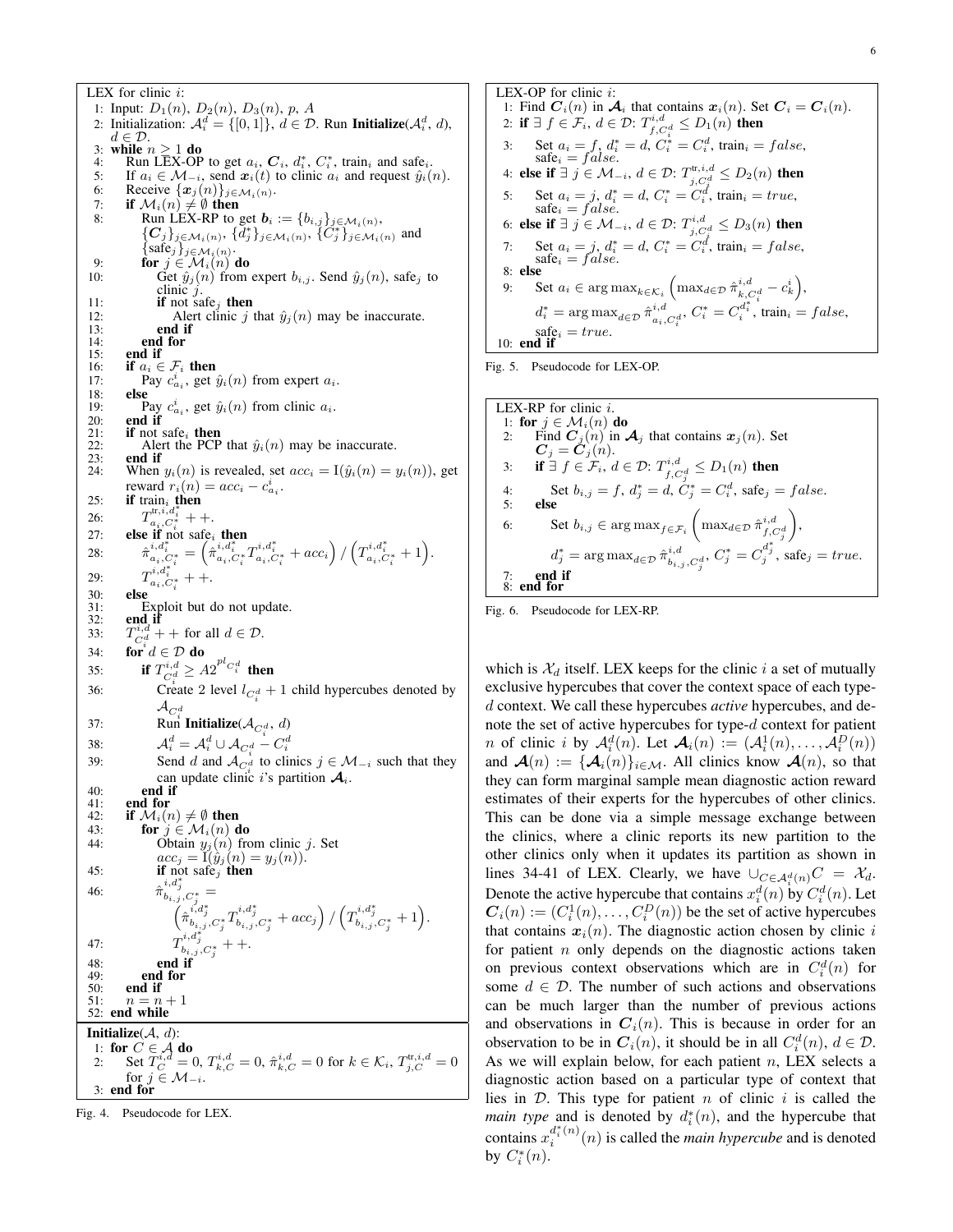Before going into the details of the operation of LEX, we define several counters which count the number of occurances of specific events that will be used by LEX to decide whether to train, explore or exploit.

*Definition 2:* LEX uses the following counters to determine whether to train, explore or exploit for each patient  $n$ .

- $T_C^{i,d}(n)$ : The number of patients of clinic i that arrived within the time window from the activation of  $C$  to the arrival of patient  $n$  whose type- $d$  contexts are in  $C$ .
- $T_{j,C}^{\text{tr},i,d}(n)$ : The number of patients of clinic i that arrived within the time window from the activation of  $C$  to the arrival of patient n whose type-d contexts are in  $C$ , for which LEX was in the training phase, the main type was d, and the diagnostic action was requested from clinic  $j \in {\cal M}_{-i}.$
- $T_{j,C}^{i,d}(n)$ ,  $j \in \mathcal{M}_{-i}$ : The number of patients of clinic i that arrived in the time window from the activation of C to the arrival of patient  $n$  whose type- $d$  contexts are in  $C$ , for which LEX was in exploration phase, the main type was d, and the diagnostic action was requested from clinic  $j \in \mathcal{M}_{-i}$ .
- $T_{f,C}^{i,d}(n)$ ,  $f \in \mathcal{F}_i$ : The number of patients that arrived to clinic  $i$  (own patients and patients from other clinics) within the time window from the activation of  $C$  to the arrival of patient  $n$  whose type- $d$  contexts are in  $C$ , for which LEX was in exploration phase, the main type was d, and the diagnostic action was requested from expert  $f \in \mathcal{F}_i$ .

Once activated, a level  $l$  hypercube  $C$  will stay active until *n* such that  $T_C^{i,d}(n) \geq A2^{pl}$ , where  $p > 0$  and  $A > 0$  are parameters of LEX. After that, LEX will divide  $C$  into 2 level  $l + 1$  hypercubes. For each expert in  $\mathcal{F}_i$ , LEX have a single (deterministic) control function  $D_1(n)$  which controls when to do safe exploration or exploitation, while for each clinic in  $\mathcal{M}_{-i}$ , LEX have two (deterministic) control functions  $D_2(n)$ and  $D_3(n)$ , where  $D_2(n)$  controls when to do safe training,  $D_3(n)$  controls when to do safe exploration or exploitation when there are enough trainings.

For a type d hypercube  $C$  let

$$
\mathcal{F}_{\text{ue},C}^{i,d}(n) := \{ f \in \mathcal{F}_i : T_{f,C}^{i,d}(n) \le D_1(t) \},
$$

be the set of under-explored experts of clinic  $i$ ,

$$
\mathcal{M}^{i,d}_{\text{ue},C}(n) := \{ j \in \mathcal{M}_{-i} : T^{i,d}_{j,C}(n) \le D_3(t) \},
$$

be the set of under-explored clinics in  $\mathcal{M}_{-i}$ , and

$$
\mathcal{M}_{\mathrm{ut},C}^{i,d}(n) := \{ j \in \mathcal{M}_{-i} : T_{j,C}^{\mathrm{tr},i,d}(n) \le D_2(t) \},
$$

be the set of under-trained clinics in  $\mathcal{M}_{-i}$ . For  $\boldsymbol{C}$  =  $(C^1,\ldots,C^D),$  let  $\mathcal{F}^i_{\text{ue},\boldsymbol{C}}(n)$  :=  $\bigcup_{d\in\mathcal{D}}\mathcal{F}^{i,d}_{\text{ue},C^d}(n),$  $\mathcal{M}^i_{\text{ue},\boldsymbol{C}}(n) \quad := \quad \bigcup_{d \in \mathcal{D}} \mathcal{M}^{i,d}_{\text{ue},C^d}(n) \quad \text{and} \quad \mathcal{M}^i_{\text{ut},\boldsymbol{C}}(n) \quad :=$  $\bigcup_{d \in \mathcal{D}} \mathcal{M}^{i,d}_{\mathrm{ut},C^d}(n).$ 

When patient *n* arrives to clinic *i*, LEX first finds  $C_i(n) \in$  $A_i(n)$ . Then, it enters training, exploration or exploitation phase based on the following order: (i) If  $\mathcal{F}^i_{\text{ue},\mathcal{C}_i(n)}(n) \neq \emptyset$ , then randomly select  $a_i(n) \in \mathcal{F}_{\mathfrak{ue}, \mathbf{C}_i(n)}^i(n)$  to explore it; (ii) Else if  $\mathcal{M}^{i}_{\text{ut},\mathbf{C}_{i}(n)}(n) \neq \emptyset$ , then randomly select  $a_{i}(n) \in$ 

 $\mathcal{M}^i_{\text{ut},\mathbf{C}_i(n)}(n)$  to train it; (iii) Else if  $\mathcal{M}^i_{\text{ue},\mathbf{C}_i(n)}(n) \neq \emptyset$ , then randomly select  $a_i(n) \in \mathcal{M}_{\text{ue},\mathcal{C}_i(n)}^i(n)$  to explore it; (iv) Else, if all the above sets are empty, then exploit the diagnostic action which have the highest marginal sample mean reward, i.e.,  $a_i(n) \in \arg \max_{k \in \mathcal{K}_i} \left( \max_{d \in \mathcal{D}} \bar{r}_{k,C_i^d(n)}^{i,d}(n) \right),$ where  $\bar{r}_{k,C_{i}^{d}(n)}^{i,d}(n) = \hat{\pi}_{k,C_{i}^{d}(n)}^{i,d}(n) - c_{k}^{i}.$ 

*Marginal sample mean diagnostic action accuracies*, i.e.,  $\hat{\pi}_{k,C}^{i,d}(n)$ ,  $k \in \mathcal{K}_i$ ,  $C \in \mathcal{A}_i^d(n)$ ,  $d \in \mathcal{D}$ , are calculated only based on the diagnostic results  $I(\hat{y}_i(n') = y_i(n'))$  for the patients  $n'$  who arrived between the activation of  $C$  and patient n, for which LEX explored k, the main type was d and main hypercube was C. Note that the sample mean diagnostic action accuracies are not updated when LEX is in training or exploitation phase. The reason for not updating in training phase is that the clinic chosen by LEX may not know its best expert accurately, while the reason for not updating in exploitation phase is that the diagnostic action, and hence the main type, is chosen by looking at the values of all contexts, which will introduce bias to the sample mean estimate.

By this sample mean update mechanism, as the number of true health state observations increases, it is guaranteed that  $\hat{\pi}_{k,C}^{i,d}(n)$  converges to a number very close to the true marginal expected accuracy of action  $k$  for contexts in  $C$ . This, together with the adaptive partitioning guarantees that the regret remains sublinear in the number of patients.

| $\mathcal{A}_{i}^{d}(n)$ : Set of type-d active hypercubes by patient n.                                                                     |
|----------------------------------------------------------------------------------------------------------------------------------------------|
| $\mathcal{A}_i(n) := (\mathcal{A}_i^1(n), \ldots, \mathcal{A}_i^D(n)).$                                                                      |
| $C_i^d(n)$ : Active hypercube that contains $x_i^d(n)$ .                                                                                     |
| $C_i(n) := (C_i^1(n) \dots C_i^D(n)).$                                                                                                       |
| $\mathcal{M}_i(n)$ : Set of clinics that requested diagnosis recommendation from                                                             |
| clinic $\hat{i}$ for their <i>nth</i> patient.                                                                                               |
| $\hat{\pi}_{k,C}^{i,d}(n)$ : Marginal sample mean diagnostic accuracy of diagnostic action k of clinic i for type-d contexts in hypercube C. |
|                                                                                                                                              |
| $D_1(n)$ , $D_2(n)$ , $D_3(n)$ : Control functions.                                                                                          |
|                                                                                                                                              |

#### TABLE III NOTATIONS USED IN LEX.

Next, we explain how clinic  $i$  assigns experts to other clinics' patients who request diagnosis recommendation from clinic *i*. Let  $\mathcal{M}_i(n)$  be the set of clinics that request diagnosis recommendation from clinic  $i$  for their nth patient. For these clinics, clinic  $i$  selects its experts using LEX-RP. To do this, it first identifies the set of hypercubes  $C_i(n) \in \mathcal{A}_i(n)$  that contains  $x_j(n)$ . Then, it enters exploration or exploitation phase based on the following order: (i) If  $\mathcal{F}^i_{\text{ue},\mathcal{C}_j(n)}(n) \neq \emptyset$ , then randomly select  $b_{i,j}(n) \in \mathcal{F}^i_{\text{ue},\mathcal{C}_j(n)}(n)$  to explore it; (ii) Else exploit the expert with the highest marginal sample mean accuracy, i.e.,  $b_{i,j}(n) \in \arg \max_{f \in \mathcal{F}_i} \left( \max_{d \in \mathcal{D}} \hat{\pi}_{f, C_d^d(n)}^{i,d}(n) \right)$ . Again, the marginal sample mean accuracy of the chosen expert is updated only if the expert is explored, after the true label for the patient  $n$  of clinic  $j$  is sent to clinic  $i$ .

## *B. Analysis of the regret of LEX*

In this subsection we analyze the regret of LEX and derive a sublinear upper bound on the regret, whose order of growth with N does not depend on D. We divide the regret  $R_i(N)$ into three different terms.  $R_i^e(N)$  is the regret of clinic i due to trainings and exploitations by patient N,  $R_i^s(N)$  is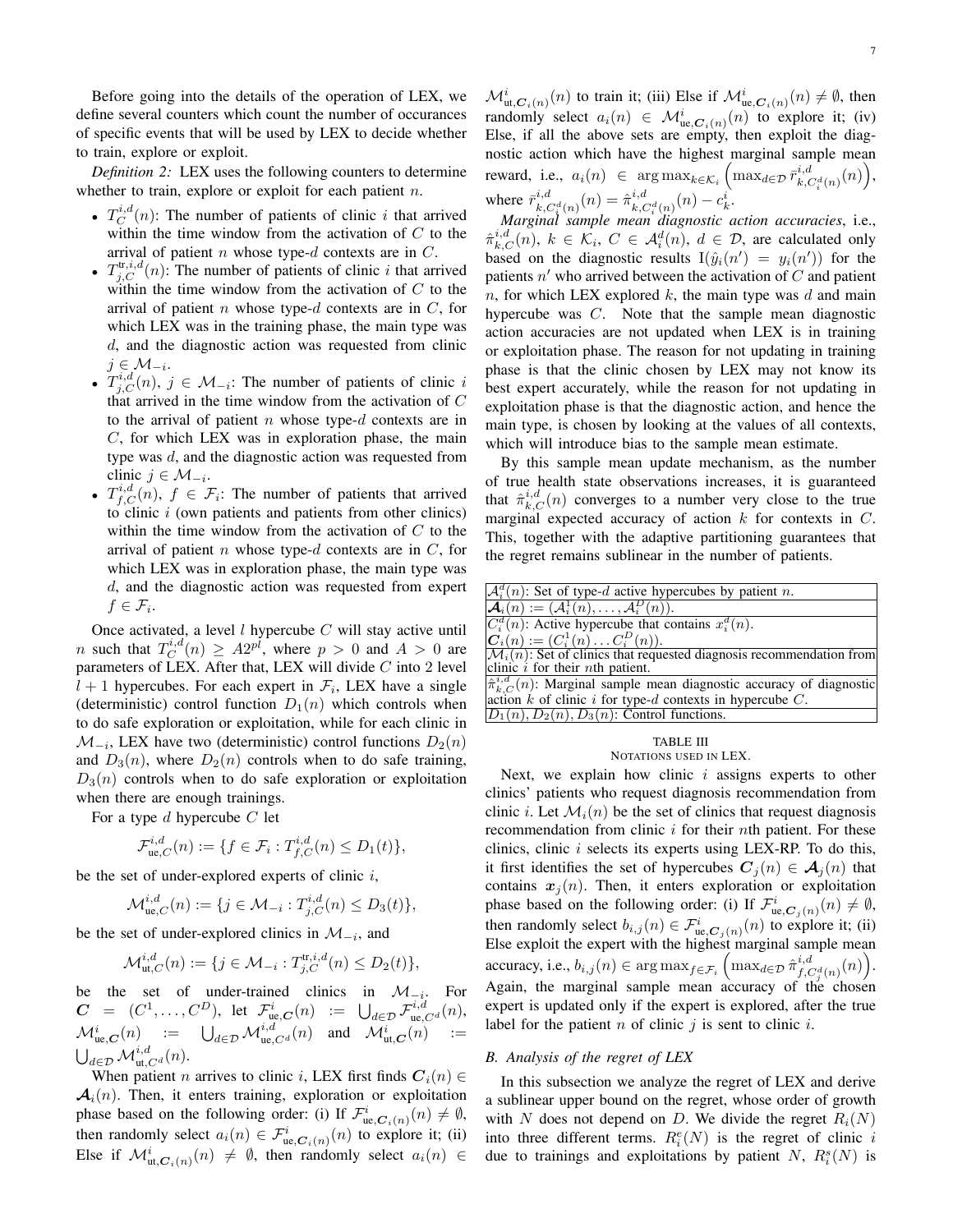the regret of clinic  $i$  due to selecting suboptimal diagnostic actions at exploitation steps by patient N, and  $R_i^{ne}(N)$  is the regret of clinic  $i$  due to selecting near-optimal diagnostic actions in exploitation steps by patient  $N$ . Using the fact that LEX separate trainings, explorations and exploitations over time, and linearity of expectation operator, we get  $R_i(n) =$  $R_i^e(n) + R_i^s(n) + R_i^{ne}(n)$ . In the following analysis, we will bound each part of the regret separately.

*Lemma 1:* Regret due to safe trainings and safe explorations in a hypercube. Consider clinics that use LEX with parameters  $D_1(n) = D_3(n) = n^2 \log n$  and  $D_2(n) =$  $F_{\text{max}} n^z \log n$ . For clinic i consider any level l hypercube for type- $d$  contexts. The regret of clinic  $i$  in such a hypercube due to safe trainings and safe explorations up to its Nth patient is  $O(MF_{\text{max}}N^z \log N)$ .

*Proof:* See Appendix A-B.

For clinic *i* let  $\mu_k^d(x^d) := \pi_k^d(x^d) - c_k^i$ , be the expected marginal reward of diagnostic action  $k \in \mathcal{K}_i$  for a patient with type-d context  $x^d \in \mathcal{X}_d$ . For a type-d hypercube C, let  $\dot{x}_C^d$ with type-a context  $x \in \alpha_d$ . For a type-a hypercube C, let  $x_C$  denote the context at the geometric center of C and let  $\mu_{k,C}^d :=$  $\mu_k^d(\dot{x}_C^d). \text{ Let } \mathcal{L}_{k,C}^{i,d}(n) := \{|\bar{r}_{k,C}^{i,d}(n) - \dot{\mu}_{k,C}^d| \geq B L 2^{-l(C) \alpha} \},$ where  $B := 4/(L2^{-\alpha}) + 2$ ,  $\mathcal{L}_{k,C}^{i}(n) := \cup_{d \in \mathcal{D}} \mathcal{L}_{k,C^d}^{i,d}(n)$  and  $\mathcal{L}_{\mathbf{C}}^{i}(n) := \cup_{k \in \mathcal{K}_{i}} \mathcal{L}_{k,\mathbf{C}}^{i}(n)$ . When  $\mathcal{L}_{\mathbf{C}}^{i}(n)$  happens we say that the marginal expected reward estimate is *inaccurate* for at least one diagnostic action k.

For clinic  $i$  that exploits for its  $n$ th patient, the diagnostic action selection for patient *n* is called *suboptimal* if  $\mathcal{L}^i_{\mathbf{C}_i(n)}(n)$ happens, otherwise, it is called *near optimal*. The next lemma bounds the regret due to *suboptimal* diagnostic action selections by bounding the expected number of times  $\mathcal{L}^i_{\mathbf{C}_i(n)}(n)$ happens for  $n = 1, \ldots, N$ .

*Lemma 2:* Regret due to suboptimal diagnostic action selections. Consider clinics that use LEX with parameters  $p > 0, 2\alpha/p \le z < 1, D_1(n) = D_3(n) = n^z \log n$  and  $D_2(t) = F_{\text{max}} n^z \log n$ . The regret of clinic *i* due to suboptimal diagnostic action selections in its exploitation phases, i.e.,  $R_i^s(N)$ , is  $O(MF_{\text{max}}N^{1-z/2})$ .

*Proof:* See Appendix A-C.

*Lemma 3:* Regret due to near-optimal clinics choosing suboptimal experts. Consider clinics that use LEX with parameters  $p > 0$ ,  $2\alpha/p \le z < 1$ ,  $D_1(n) = D_3(n) = n^z \log n$ and  $D_2(t) = F_{\text{max}} n^z \log n$ . Then, for any set of hypercubes C that has been active and contained  $x_i(n')$  for some patients  $n' \in \{1, \ldots, N\}$  of clinic *i*, the regret due to a near optimal clinic choosing a suboptimal expert for these patients when called by clinic i is  $O(1)$ .

*Proof:* See Appendix A-D.

The next lemma bounds the regret due to clinic  $i$  choosing near optimal diagnostic actions for its patients up to the Nth patient.

*Lemma 4:* Regret due to near-optimal diagnostic actions. Consider clinics that use LEX with parameters  $p > 0$ ,  $2\alpha/p \le z < 1$ ,  $D_1(n) = D_3(n) = n^z \log n$  and  $D_2(n) =$  $F_{\text{max}} n^z \log n$ . Then, the regret of clinic i due to near optimal diagnostic action selections in its exploitation phases for its own patients  $1, \ldots, N$  is  $O(N^{\frac{1+p-\alpha}{1+p}})$ .

*Proof:* See Appendix A-E.

Next, we combine the results from Lemmas 1, 2, 3 and 4 to obtain the regret bound for LEX.

*Theorem 1:* Convergence rate to the optimal diagnostic action. Consider clinics that use LEX with parameters  $p =$  $\frac{3\alpha+\sqrt{9\alpha^2+8\alpha}}{2}$ ,  $z = 2\alpha/p < 1$ ,  $D_1(n) = D_3(n) = n^2 \log n$ and  $\overline{D}_2(n) = F_{\text{max}} n^z \log n$ . Then, the regret of clinic *i* for its patients up to the Nth patient is

$$
R_i(N) = O\left(F_{\max} MN^{f_1(\alpha)} \log N\right),\,
$$

where  $f_1(\alpha) = (2 + \alpha +$  $\sqrt{9\alpha^2+8\alpha}$ )/ $(2+3\alpha+\sqrt{9\alpha^2+8\alpha})$ . Hence,  $\lim_{N\to\infty} R_i(N)/N = 0$ .

*Proof:* For clinic *i*, for each hypercube of each type-*d* context, the regret due to trainings and explorations is bounded by Lemma 1. It can be shown that for each type-d context there can be at most  $4N^{1/(1+p)}$  hypercubes that are activated up to the Nth patient. Using this we get a  $O(N^{z+1/(1+p)} \log N)$ upper bound on the regret due to explorations and trainings for a type-d context. Then we sum over all types of contexts  $d \in \mathcal{D}$ . Since this regret increases with z, we need to choose it as small as possible. From the results in Lemma 2, the smallest possible value of z is  $2\alpha/p$ . For this z value, the regret due to suboptimal action selections in exploitation phases (given in Lemma 2) is  $O(N^{1-\alpha/p})$ . The regret due to near optimal action selection in exploitation phases (given in Lemma 4) is  $O(N^{1-\alpha/(p+1)})$ . Hence the highest orders of the regret come from trainings and explorations and near-optimal action selections. The value of  $p$  that makes these two terms equal is  $\frac{3\alpha+\sqrt{9\alpha^2+8\alpha}}{2}$ .

From the result of Theorem 1, it is observed that the regret increases linearly with the number of clinics in the system and their number of experts (which  $F_{\text{max}}$  is an upper bound on). We note that the regret is the gap between the total expected reward of the optimal distributed policy that can be computed by a genie which knows the marginal accuracies of every expert, and the total expected diagnostic reward of LEX. Since the performance of optimal distributed policy never gets worse as more clinics are added to the system or as more experts are introduced, the benchmark we compare our algorithm against with may improve. Therefore, the total reward of LEX may improve even if the regret increases with M,  $F_i$  and  $F_{\text{max}}$ .

Theorem 1 gives a bound on the long-term performance of LEX. In a clinical setting, for interpreting the diagnosis recommendation provided by LEX, clinicians may want to know the confidence about the proposed diagnosis recommendation for the patient under consideration. LEX can provide the clinicians sharp confidence bounds on the diagnostic accuracy of the expert it selects. These bounds reveal the contextspecific expertise level of the human experts or CDSSs.

*Corollary 1:* Confidence bounds on the diagnosis recommendation. Consider clinics that use LEX with parameters  $p = \frac{3\alpha + \sqrt{9\alpha^2 + 8\alpha}}{2}$ ,  $z = 2\alpha/p < 1$ ,  $D_1(n) = D_3(n) = n^z \log n$ and  $D_2(n) = F_{\text{max}} n^z \log n$ . Then, we have the following confidence bounds on the diagnostic recommendation  $\hat{y}_i(n)$ : (i) If the prediction is made in an exploitation phase, then with probability at least

$$
P_{\text{opt}} := \min\left\{0, 1 - \frac{2K_i D}{n^2} - \frac{2 M F_{\text{max}} D \beta_2}{n^{z/2}}\right\},\,
$$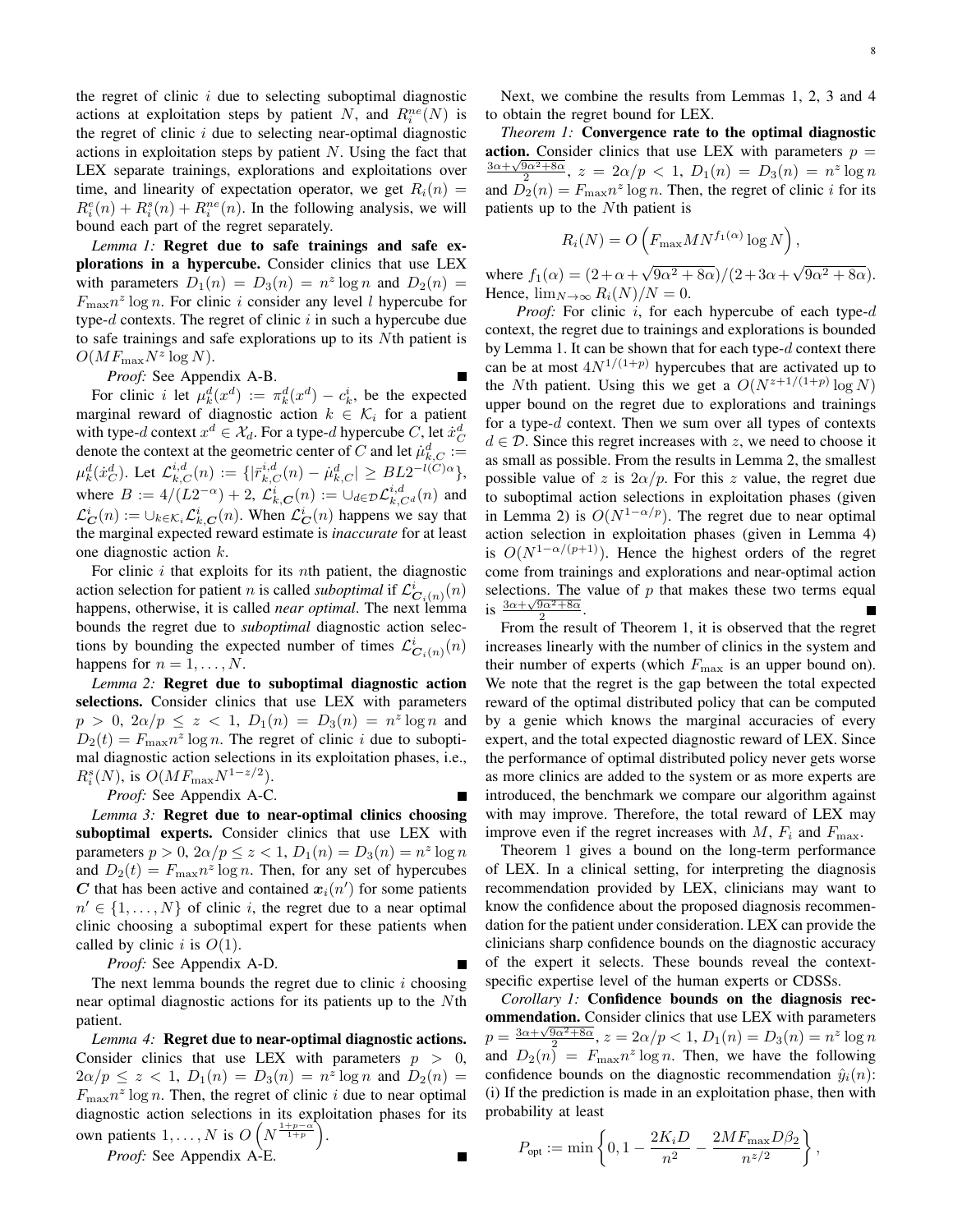the recommendation comes from a near-optimal diagnostic action (the complement of event  $\mathcal{L}^i_{\mathbf{C}_i(n)}(n)$  happens), where  $\beta_2 = \sum_{n=1}^{\infty} 1/n^2$ ; (ii) With probability at least  $P_{\text{opt}}$ , we have

$$
\pi_{a_i(n)}^d(x^d) \ge \hat{\pi}_{a_i(n), C_i^d(n)}^{i,d}(n) - 2(B+1)L2^{l(C_i^d(n))\alpha},
$$

for all  $d \in \mathcal{D}$ , where  $a_i(n)$  is the diagnostic action taken by clinic i for its nth patient.

*Proof:* The proof is contained within the proofs of Lemma 2 and Lemma 4.

Corollary 1 implies that when LEX exploits for a patient  $n$ , it can tell the clinician the probability that the chosen expert is one of the best (near-optimal) experts for the context of patient n. Moreover, it can also tell the clinician a bound on the accuracy of the current diagnostic recommendation. This bound given in Corollary 1 says that for the patient population with type-d context  $x^d$ , the true accuracy of the best expert corresponding to the diagnostic action  $a_i(n)$  will almost be as high as its estimated accuracy minus some uncertainty term related to the length of the hypercube that the accuracy estimates are formed over. Using this information, the clinician can arrive at a decision: it can follow the recommendation of LEX, or it can find and assign another expert to the patient.

*Remark 1:* From Corollary 1 when  $\alpha = 1$ , the probability that a suboptimal expert is chosen for the nth patient when LEX exploits for the *n*th patient is  $O(n^{-0.28})$ . Although this goes to zero quickly, the recommendation for the initial set of patients may not be very accurate. This is not a problem since prior knowledge can be incorporated to LEX. Assume that LEX is a priori trained with  $N_0$  patients for each clinic. All the recommendations in this training set is done for the purpose of training LEX and does not affect a clinician's final decision on the patient. Then, for the nth patient that arrives to clinic  $i$  after the initial training, the probability that  $LEX$ chooses a suboptimal expert will be  $O((n+N_0)^{-0.28})$ , which can be made arbitrarily small by adjusting the initial training population.

## V. DISCUSSION AND EXTENSIONS OF LEX

#### *A. Context of the experts*

Our current algorithm LEX is learning independently for each expert. When the number of experts is large, learning for groups of experts using the similarity between their contexts can speed up the learning process. Moreover, depending on the context of expert, the set of patients that can be assigned to that expert can be different.

Below we describe the modification to LEX by which expert context can be taken into account: Consider the set of experts F. For each  $f \in \mathcal{F}$ , let  $z(f) \in \mathcal{Z}$  be the context of expert f, which is a vector in some  $d_e$ -dimensional Euclidian space  $\mathcal{Z}$ . Consider a patient with context vector  $x$  and two experts  $f$ and  $f'$ . Then, the diagnosis accuracy of these experts for the patient will depend on how similar these experts are. This can be mathematically modeled as a *similarity property* between the experts which is stated as follows:

*Definition 3:* Similarity of the experts. There exists  $L_e$  > 0 and  $\alpha_e > 0$  such that for all  $f, f' \in \mathcal{F}$ ,  $x \in \mathcal{X}$  and  $d \in \mathcal{D}$ , we have  $|\pi_f^d(x^d) - \pi_{f'}^d(x^d)| \leq L_e ||z(f) - z(f')||^{\alpha_e}$ .

Now consider the following modification to LEX: Instead of forming marginal sample mean accuracy estimates for experts  $f \in \mathcal{F}_i$ , each clinic *i* creates a partition of the space of contexts Z of the experts denoted by  $\mathcal{E}_i$ . For each  $e \in \mathcal{E}_i$ , let  $\mathcal{F}(e) \subset$  $\mathcal{F}_i$  be the subset of experts whose contexts lie in  $e \subset \mathcal{Z}$ . For each  $e \in \mathcal{E}_i$ , we define a new diagnostic action  $g_e$ . Let  $\mathcal{G}_i = \{g_e\}_{e \in \mathcal{E}_i}$ . When clinic *i* takes diagnostic action  $g_e$ , it randomly selects an expert from  $\mathcal{F}(e)$  to assign to the patient.

Then, the set of diagnostic actions of clinic  $i$  will be  $\mathcal{K}'_i = \mathcal{M}_{-i} \cup \mathcal{G}_i$ . Now, instead of keeping marginal sample mean accuracy estimates  $\hat{\pi}_{f,C}^{i,d}$  for hypercubes C of patients' contexts for expert  $f \in \mathcal{F}_i$ , LEX will keep marginal sample mean accuracy estimates  $\hat{\pi}_{g_e,C}^{i,d}$  for hypercubes C of patients' contexts for set of experts  $\mathcal{F}(e)$  for all  $g_e \in \mathcal{G}_i$ . With this modification, the performance of LEX will depend on the cardinality of  $\mathcal{G}_i$  and similarity constants  $L_e$  and  $\alpha_e$ . The regret due to explorations will increase with  $|\mathcal{G}_i|$  since more actions need to be explored, while the regret due to *grouping* the experts decreases since experts' contexts within the same group will be more similar to each other as the size of the sets  $e \in \mathcal{E}_i$  decreases.

## *B. Cooperation among the experts*

In our current setting the clinics cooperate with each other by making diagnosis recommendations for each other's patients when requested. Such cooperation is very beneficial when the expertise of the experts vary among the clinics [24], [25]. However, LEX assigns a single expert to each patient (whether an own expert of the clinic or another clinic's expert). In some clinical applications, such as some complex diseases, multiple experts and clinics can work simultaneously to diagnose a patient, which can significantly improve the diagnosis accuracy.

LEX can be easily adapted to learn the best group of experts and clinics to assign to a patient given its context vector. We describe how LEX should be modified for this below.

Consider a new diagnostic action set  $\mathcal{K}_i^{\text{coop}}$  for clinic i, whose elements are the group of experts/clinics that can be assigned to a patient. Now, instead of keeping marginal sample mean accuracy estimates  $\hat{\pi}_{k,C}^{i,d}$  for hypercubes C of patients' contexts for a diagnostic action in  $k \in \mathcal{K}_i$ , LEX will keep sample mean accuracy estimates  $\hat{\pi}_{k,C}^{i,d}$  for hypercubes C of patients' contexts for groups of experts/clinics  $k \in \mathcal{K}_i^{\text{coop}}$  such that  $k \subset \mathcal{K}_i$ . Since LEX will learn independently for each group  $k \in \mathcal{K}_i^{\text{coop}}$ , the regret of LEX will be linear in the cardinality of  $\mathcal{K}_i^{\text{coop}}$ . This can be large if  $\mathcal{K}_i^{\text{coop}}$  is set to contain all possible groups of experts and clinics. However, clinic  $i$ can intelligently adapt the set  $\mathcal{K}_i^{\text{coop}}$  in a way that certain combinations of experts and clinics are discarded based on how these individual experts and clinics performed in the past. For instance, LEX can set a threshold  $\tau$  and discard experts/clinics whose sample mean accuracy falls below  $\tau$ . Moreover, LEX can also use the contextual information of experts when creating the groups in  $\mathcal{K}_i^{\text{coop}}$ . For instance, similarity of the experts described in the previous subsection can be be used when creating the groups of experts. While forming groups with experts that have contexts that are very similar to each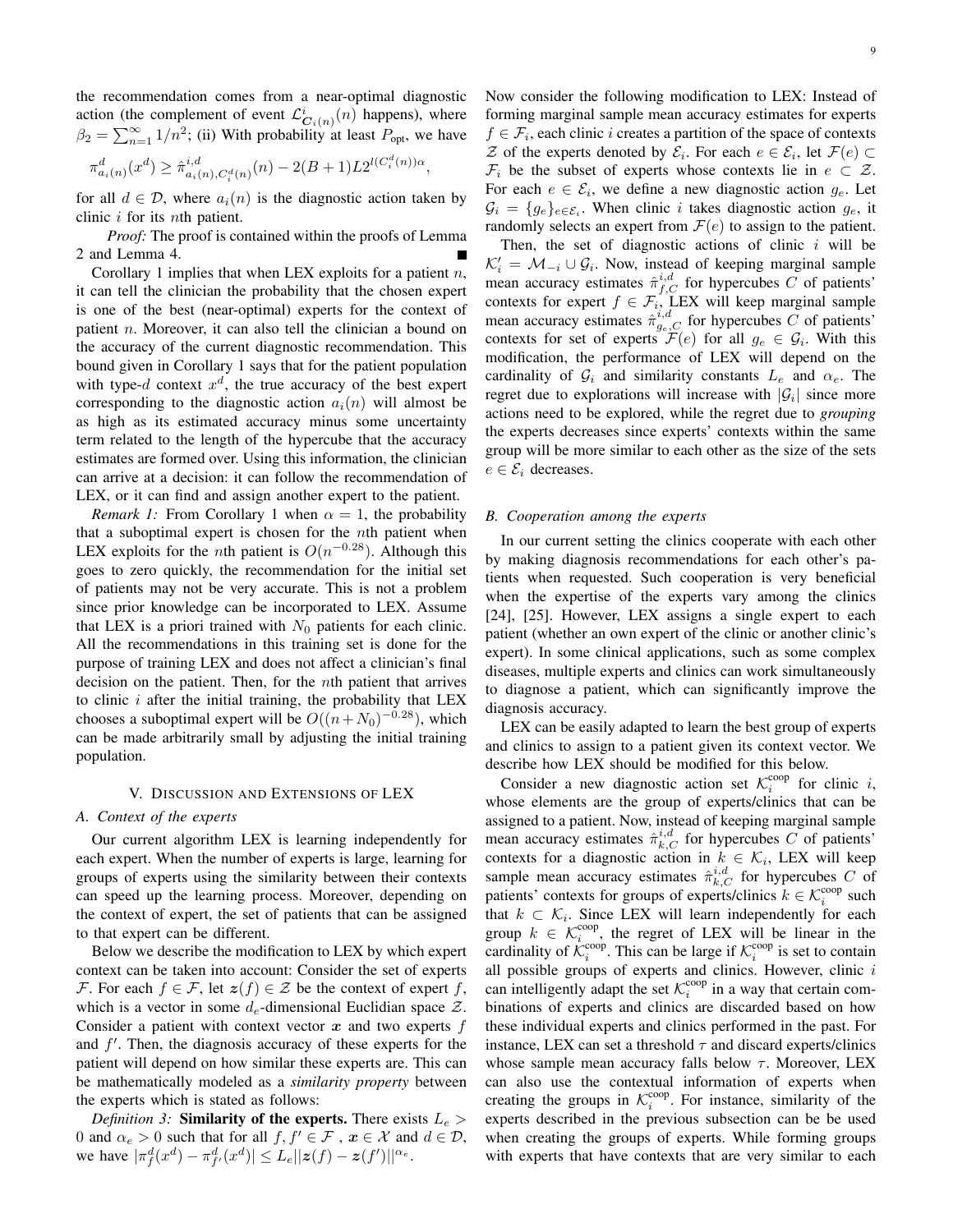other may not improve the diagnosis accuracy a lot, adding experts with different contexts (background, education, etc.) may significantly improve the diagnostic accuracy because one expert may look to the patient data from a different perspective from the other experts within the group.

# *C. Congestion cost for experts*

In our framework, we have not considered the congestion of the experts. In reality, making a diagnosis for a new patient requires a certain amount of time devoted by the expert. Hence, an expert gets congested when too many new patients are recommended, which results in delay in making a diagnosis. We model this as the congestion cost for  $f \in \mathcal{F}_i$  as  $c_f(n)$ , which is given as  $c_f(n) := \min\{(c_f(n-1) + u_{\mathbf{x}_i(n),f}I(a_i(n))\}$  $f) + \sum_{j \in \mathcal{M}_{-i}} u_{\boldsymbol{x}_j(n),f} I(b_{i,j}(n) = f) - p_f \delta(n-1,n)) + 1\},\$ where  $p_f \in [0, 1]$  is the amount of work that expert f can do in one unit of time,  $\delta(n-1,n)$  is the time between the arrival of patient  $n - 1$  and  $n$ , and  $u_{\boldsymbol{x},f} \in [0,1]$  is the amount of work to diagnose the patient with context  $x$ . We assume that  $c_f(n)$  is known (as  $u_{\mathbf{x},f}$  and  $p_f$  can be calculated from the historical patient data). LEX can take this congestion cost into account by setting the marginal sample mean reward of expert  $f$  for clinic  $i$ 's nth patient to  $\bar{r}_{f,C_i^d(n)}^{i,d}(n) = \hat{\pi}_{f,C_i^d(n)}^{i,d}(n) - c_f(n) - c_f^i$ . We present numerical results considering congestion cost in Section VI.

# *D. Generality of LEX*

Our proposed algorithm is general, can be applied to discover the expertise in many applications such as personalized education, recommender systems and task assignments. Note that although we made a case study in breast cancer dataset, there is nothing specific about breast cancer or medical applications in our proposed algorithm. For example, in a personalized education system, the context can be the GPA, quiz and/or homework scores of the student, while experts can be instructors, teaching assistants and/or online courses.

# VI. ILLUSTRATIVE RESULTS

In this section, we illustrate the functioning and performance of our algorithm by comparing it against several state-ofart online ensemble learning algorithms and other multiarmed bandit algorithms. While many of these algorithms are centralized and they cannot easily or at all be deployed in the envisioned distributed clinic setting, we compare against these various methods to highlight the merits of our proposed scheme, including the importance of using contextual (semantic) information in making decisions.

# *A. Dataset*

Breast Cancer Dataset We consider a breast cancer data set provided by UCLA radiology department. The data set includes 45450 patients. A radiologist interprets the breast image of the patients and assigns a BI-RADS score. Score '1' is negative, '2' and '3' are associated with benign, '4' is suspicious, '5' is highly probable malignancy, and '6' is known malignant. The score '4' is further divided into three subcategories with 4A indicating low suspicion of malignancy, 4B indicating intermediate suspicion and 4C indicating moderate concern. We focus only on the BI-RADS 4, 4A, 4B and 4C patients who need to be further monitored and/or screened to decide their cancer status (i.e. benign or malignant tumor). These patients are assigned to an expert, which decides whether or not to undergo a biopsy based on the patients' context, which includes their age, imaging modality, and breast density. Note that some instances of the context vector are missing for some patients. For instance, the breast density information is available for only 45% of the patients.

#### *B. Algorithms that we compare against*

-LinUCB [26] is a contextual bandit algorithm which assumes that the expected reward of a diagnostic action is a linear combination of the components of the context vector. However, the coefficients in the linear combination is different for each diagnostic action and is unknown.

-Hybrid- $\epsilon$  (Hybrid) [11] combines the context (side) information with an  $\epsilon$ -greedy algorithm, by extracting the history of context arrivals within a small region of the context space and running an  $\epsilon$ -greedy algorithm within that space.

-Weighted Majority (WM) [27] is an offline algorithm that assigns and updates weights for the experts based on training data, and produces a final diagnosis recommendation by weighting the diagnosis recommendations of all the experts.

-Sliding Window Adaboost (AdaSliding) [28] is an online version of Adaboost [29], which aims to find the optimal weighting among the experts by an exponential weight update mechanism, where the weights are updated using a window of recent past observations and decisions.

All the algorithms above are centralized, i.e., they require a central clinic which has direct access to all the experts of all clinics. From the above algorithms, we modified LinUCB and Hybrid- $\epsilon$  such that they can run on the distributed setting we consider. For Weighted Majority and Sliding Window Adaboost we assume that there is a central clinic which has direct access to all the experts of all clinics.

#### *C. Performance of LEX in breast cancer dataset*

Unless stated otherwise, we assume that there are  $M = 4$ clinics and  $F_i = 2$  experts for each clinic  $i \in \mathcal{M}$ . A clinic can select one of its own experts without incurring any cost, while the cost of selecting another clinic is set to  $0.01$ .

While LinUCB and Hybrid- $\epsilon$  are bandit algorithms (i.e., they require a diagnosis only from the expert they select), AdaSliding and AdaWeighted require the diagnostic recommendations of all the experts in the system for each patient. Hence, these algorithms are run on a centralized system in which the clinic has access to all experts.

Results on the diagnostic accuracy: The comparison between LEX and the above algorithms is given in Table IV. As the performance metric, we use the diagnostic accuracy (i.e., the percentage of patients that are correctly diagnosed). LEX outperforms other learning algorithms by achieving a diagnostic accuracy that is at least 13% higher than the best of the other methods. Moreover, as the number of patients N increases, the diagnostic accuracy increases because LEX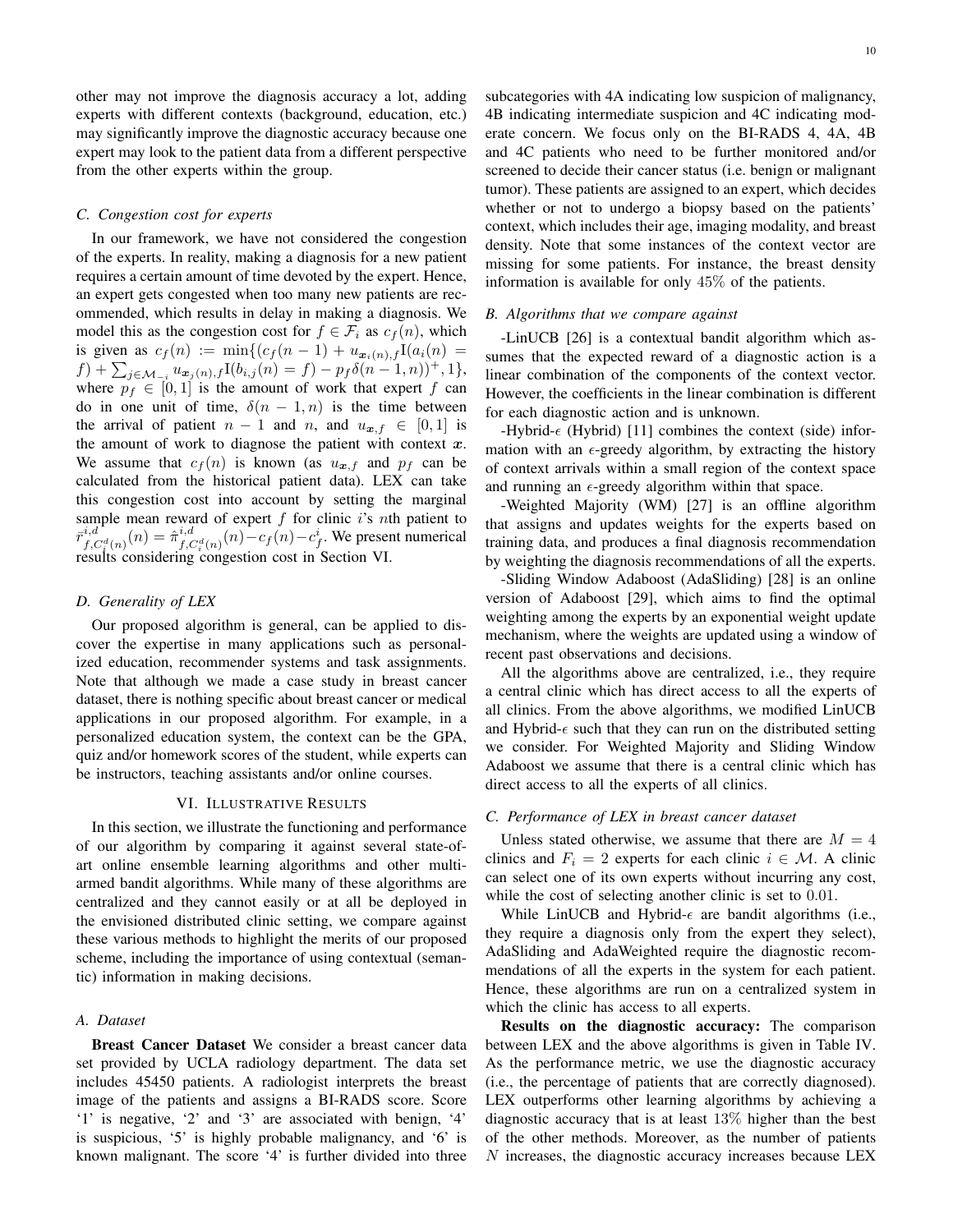learns the expertise of the experts with a higher accuracy as more patients arrive. The poor performance of LinUCB and Hybrid- $\epsilon$  algorithms is due to the fact that they don't have the training phase that LEX have, and they learn considering all the contexts in the context vector, rather than learning for the most relevant context as LEX does.

Results on cooperation among the clinics: In order to assess the effect of cooperation between clinics, we simulate the performance of LEX for different numbers of clinics that clinic  $i$  can forward its patient's context for diagnosis recommendation. As shown in Table V diagnosis accuracy of LEX increases with the number of clinics that clinic  $i$ is connected to. This is due to the diversity of the expertise among different clinics. While a clinic can be good at making diagnosis recommendation to patients with a specific type of context, another clinic may be better specialized for other types of contexts.

|                                                           | TABLE V |                         |       |  |  |
|-----------------------------------------------------------|---------|-------------------------|-------|--|--|
| DIAGNOSTIC ACCURACY OF LEX AS A FUNCTION OF THE NUMBER OF |         |                         |       |  |  |
| <b>CLINICS</b>                                            |         |                         |       |  |  |
| Number of clinics                                         | $M=1$   | $M=2$                   | $M=4$ |  |  |
| I FY                                                      |         | 75.96\% 81.09\% 83.32\% |       |  |  |

Results on costs associated with cooperation: How and when the clinics cooperate with each other depends on several factors including the expertise of the clinics, contexts of the patients and costs of cooperation (delay, money, etc.). Here, we evaluate the percentage of times a clinic cooperates with the other 4 clinics in exploitations using LEX, as a function of the cost of choosing another clinic for diagnosis recommendation. We assume this cost is the same for all clinics and denote it by c. As seen in Table VI, the percentage of cooperation decreases as the cost increases, and reaches zero when the cost exceeds some threshold. When the cost is too high, asking for expertise of another clinic is not advantageous, even when it improves the diagnostic accuracy.

TABLE VI COOPERATION % VS. COOPERATION COST. COOPERATION % IS THE PERCENTAGE OF TIMES ANOTHER CLINIC IS CALLED IN EXPLOITATIONS.

| Cost $c$                                              | 0.01 | $10.05$ $10.1$ | $10.2 \pm 0.5$ |  |
|-------------------------------------------------------|------|----------------|----------------|--|
| <b>Cooperation</b>   12.67%   7.68%   5.53%   0%   0% |      |                |                |  |

Results on delayed health state observations: For most cases, it may not be possible observe the true health state of the patient just after the diagnostic decision is made. When the decision is malignant, usually a biopsy is performed in a short amount of time, and this reveals the true health state of the patient. However, when the decision is benign, the patient usually waits until the next screening, without any immediate action.

We simulate this by introducing a delay  $d_n$ , in terms of the number of patients that have arrived after the  $n$ th patient before the true health state of the nth patient is revealed. We assume that  $d_n \sim$  geometric( $\lambda$ ), for some parameter  $\lambda > 0$ . In Table VII, the performance of LEX as a function of the delay is shown in terms of parameter  $\lambda$ . Smaller values of  $\lambda$  imply larger delay, but as seen from the table, the performance of LEX is only slightly affected by the delay.

TABLE VII TRADEOFF BETWEEN DIAGNOSTIC ACCURACY AND DELAY

| 0.02                                                | $\begin{array}{c} \begin{array}{c} \end{array} \end{array}$ | $1.0.004$ $1.0.002$ |  |
|-----------------------------------------------------|-------------------------------------------------------------|---------------------|--|
| LEX   $81.48\%$   $80.43\%$   $80.22\%$   $79.18\%$ |                                                             |                     |  |

Results on workload balance among the experts: Tables VIII and IX provide a comparison of the diagnostic accuracy and the workloads of the experts for a single clinic  $M = 1$  with 6 experts under two different models (i) a model that assumes congestion cost for each expert which depends on the number of patients that expert is assigned to, and (ii) a model that does not consider congestion. Table VIII shows the fraction of times the experts 1, 2, 3 (the most congested experts) and the rest of the experts (expert 4,5,6) are recommended to the patients. We simulate this by taking the congestion cost  $c_f(n)$ ,  $f \in \mathcal{F}$  defined in Section V-C, and setting its parameters to  $u_{x,f} = 0.4$ ,  $p_f = 1$ ,  $\lambda = 1$  for all  $x \in \mathcal{X}$  and  $f \in \mathcal{F}$  and arrival times  $\delta(n-1,n) \sim \exp(\beta)$ . In this setting smaller values of  $\beta$  imply more frequent patient arrivals.

TABLE VIII ALLOCATION OF THE EXPERTS UNDER CONGESTION COST

| Allocation    | No congestion | $\beta=0.2$ | $\beta = 0.1$ |
|---------------|---------------|-------------|---------------|
| Expert 1      | 67.39\%       | 28.95%      | 21.87\%       |
| Expert 2      | 12.80\%       | 27.19\%     | $20.90\%$     |
| Expert 3      | 7.25%         | 20.36\%     | 18.15%        |
| Other Experts | 12.56\%       | 23.5%       | 39.08%        |

As seen from Table VIII when the congestion cost is introduced, based on the level of congestion the workload becomes more uniform among the experts. The effect of this on the diagnostic accuracy is given in Table IX . From this table, it is observed that the diagnostic accuracy is only slightly affected due to the congestion, since LEX trade-offs between the accuracy and the congestion cost by shifting the workloads to less accurate but less congested experts when the rate of patient arrivals increases.

## VII. CONCLUSION

In this paper we proposed a context-adaptive medical diagnosis system that selects from a pool of human experts and CDSSs to make diagnosis recommendations. The system learns online, which context of the patient to use, and which expert to rely on when making diagnosis recommendations. We prove that the diagnostic accuracy of the proposed system converges to the accuracy of the best context-adaptive expert, which means that the best diagnosis mechanism (whether a human expert or a CDSS) for each context is perfectly learned. Moreover, the proposed algorithm LEX learns the best expert for treating a patient with a specific context not only within a clinic but also across all clinics; hence, its performance is better than the performance of the best expert within any given clinic. In a clinical deployment of

TABLE IX RESULTING PERFORMANCE OF LEX UNDER CONGESTION COST

| Congestion          | No congestion $\beta = 0.2$ $\beta = 0.1$ |                 |  |
|---------------------|-------------------------------------------|-----------------|--|
| Diagnostic Accuracy | 81.17\%                                   | 79.90\% 77.93\% |  |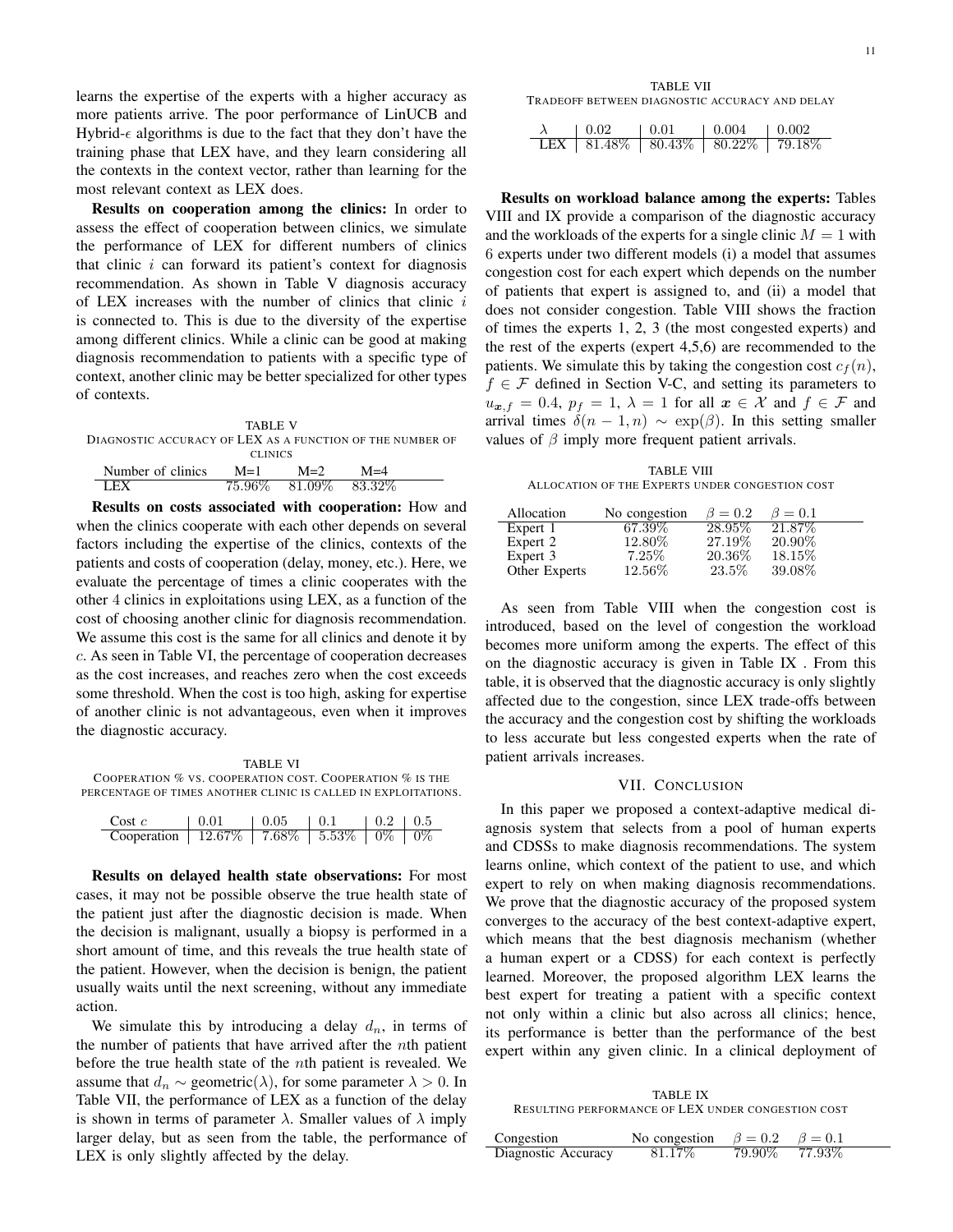TABLE IV COMPARISION OF LEX WITH STATE-OF-THE-ART LEARNING ALGORITHMS IN TERMS OF DIAGNOSTIC ACCURACY

| Patients   | Type                              | Type                          | Type    | $N = 1000$ $N = 3000$ $N = 5439$ |           |         |
|------------|-----------------------------------|-------------------------------|---------|----------------------------------|-----------|---------|
| LEX        | Distributed                       | Contextual   Online   80.03\% |         |                                  | 82.49\%   | 83.32\% |
| LinUCB     | Distributed                       | Contextual   Online           |         | 63.03%                           | $65.93\%$ | 66.43\% |
| Hybrid     | Distributed   Contextual   Online |                               |         | 63.15%                           | $65.53\%$ | 67.91\% |
| AdaSliding | Centralized -                     |                               | Online  | $66.10\%$                        | $71.20\%$ | 73.16\% |
| WМ         | $Centralized$ $\blacksquare$      |                               | Offline | $60.50\%$                        | $59.93\%$ | 59.48%  |

the proposed system, diagnosis recommendations made by the system will be examined by a clinician before the final prediction is made. This will provide an additional layer of safety. For any patient, it is the clinician's discretion whether to rely on or to disregard the recommendation of the LEX algorithm. Future work includes designing algorithms that can track the changes in a clinician's performance by exploiting a recent time window of patient histories, and adapting LEX to discover expertise in other settings.

# APPENDIX A PROOF OF THE LEMMAS

#### *A. Preliminaries*

Let  $\beta_2 = \sum_{n=1}^{\infty} 1/n^2$ . For a set A let  $A^C$  denote the complement of that set. For a set of hypercubes C, let  $l_{\min}(C)$ be the level of the hypercube in  $C$  with the minimum level. We start with a simple lemma which gives an upper bound on the highest level hypercube that is active for any patient  $n$ .

*Lemma 5:* A bound on the level of active hypercubes. All the active hypercubes  $\mathcal{A}_i^d(n)$  for type-d contexts for patient n have at most a level of  $(\log_2 n)/p + 1$ .

*Proof:* Let  $l + 1$  be the level of the highest level active hypercube. We must have  $A \sum_{j=0}^{l} 2^{pj} < n$ , otherwise the highest level active hypercube will be less than  $l + 1$ . We have for  $n/A > 1$ ,  $A \frac{2^{p(l+1)} - 1}{2^p - 1} < n \Rightarrow 2^{pl} < \frac{n}{A} \Rightarrow l < \frac{\log_2 n}{p}$ .

# *B. Proof of Lemma 1*

This directly follows from the number of trainings and explorations that are required before any diagnostic action can be exploited which is determined by  $D_1(n)$ ,  $D_2(n)$  and  $D_3(n)$ .

## *C. Proof of Lemma 2*

Let  $\Omega$  denote the space of all possible outcomes, and w be a sample path. The event that the LEX exploits when  $x_i(n) \in C$  is given by  $\mathcal{W}_C^i(n) := \{ w : \mathcal{F}_{ue,C}^i(n) \cup$  $\mathcal{M}^i_{\textup{ue},\boldsymbol{C}}(n) \cup \mathcal{M}^i_{\textup{ut},\boldsymbol{C}}(n) = \emptyset, \boldsymbol{x}_i(n) \in \boldsymbol{C}, \boldsymbol{C} \in \boldsymbol{\mathcal{A}}_i(n)\}.$  We will bound the probability that LEX chooses a suboptimal action for clinic  $i$  in an exploitation phase when  $i$ 's context vector is in the set of active hypercubes  $C$  for any  $C$ , and then use this to bound the expected number of times a suboptimal action is chosen by clinic  $i$  for its patients in exploitation steps using LEX. Recall that reward loss in every step in which a suboptimal action is chosen can be at most 2, hence the regret due to suboptimal action selections is directly proportional to the number of times event  $\mathcal{L}_{\mathbf{C}}^i(n) \cap \mathcal{W}_{\mathbf{C}}^i(n)$  occurs.

Let  $\mathcal{B}_{j,C}^{i,d}(n)$  be the event that clinic j made a suboptimal expert assignment for clinic i for at most  $n^{\phi}$  of the patients of clinic  $i$  whose type- $d$  contexts are in  $C$  for which clinic  $i$ explored clinic  $j$  up to its nth patient according to the type- $d$ context. For  $f \in \mathcal{F}_i$  let  $\mathcal{B}_{f,C}^{i,d}(n) := \Omega$  for all  $d \in \mathcal{D}$ . We have

$$
P\left(\mathcal{L}_{\mathbf{C}}^{i}(n), \mathcal{W}_{\mathbf{C}}^{i}(n)\right) \leq \sum_{k \in \mathcal{K}_{i}} P\left(\mathcal{L}_{k,\mathbf{C}}^{i}(n), \mathcal{W}_{\mathbf{C}}^{i}(n)\right)
$$
  
\n
$$
\leq \sum_{k \in \mathcal{K}_{i}} \sum_{d \in \mathcal{D}} \left( P\left(\mathcal{L}_{k,C^{d}}^{i,d}(n), \mathcal{B}_{k,C}^{i,d}(n), \mathcal{W}_{\mathbf{C}}^{i}(n)\right) + P\left(\mathcal{B}_{k,C}^{i,d}(n)^{C}\right) \right).
$$
 (A.1)

We generate an artificial i.i.d. processes for each type- $d$ hypercube  $C<sup>d</sup>$  to bound the probabilities related to deviation of sample mean reward estimates  $\bar{r}_{k,C}^{i,d}(n) := \hat{\pi}_{k,C}^{i,d}(n) - c_k^i$ ,  $k \in \mathcal{K}_i, d \in \mathcal{D}$  from the expected rewards, which will be used to bound the probability of choosing a suboptimal action. We call this the *center* process, in which rewards are generated according to a bounded i.i.d. process with expected reward  $\mu_{k,C^d}^d$ . Let  $\dot{r}_{k,C^d}^{i,d}(n)$  denote the sample mean of the n samples from the center process for type-d hypercube  $C<sup>d</sup>$  and action k. Let  $\tilde{T}_k^d := T_{k,C^d}^{i,d}(n)$ . We have

$$
P\left(\mathcal{L}_{k,C^d}^{i,d}(n), \mathcal{W}_C^i(n), \mathcal{B}_{k,C}^{i,d}(n)\right)
$$
  
= 
$$
P\left(|\bar{r}_{k,C^d}^{i,d}(n) - \dot{\mu}_{k,C^d}^d| \ge BL2^{-l(C^d)\alpha}, \mathcal{B}_{k,C}^{i,d}(n), \mathcal{W}_C^i(n)\right)
$$
  

$$
\le P\left(|\dot{r}_{k,C^d}^{i,d}(\tilde{T}_k^d) - \dot{\mu}_{k,C^d}^d| \ge (B-2)L2^{-l(C^d)\alpha} - 2\frac{n^{\phi}}{\tilde{T}_k^d},
$$
  

$$
\mathcal{W}_C^i(n)\right) \le 2/n^2,
$$
 (A.2)

by using a Chernoff-Hoeffding bound. This can be verified by checking that the last inequality holds when the condition

$$
(B-2)L2^{-l(C^d)\alpha} - 2\frac{n^{\phi}}{\tilde{T}_k^d} \ge 2n^{-z/2}
$$

holds, which holds when

$$
(B-2)L2^{-l(C^d)\alpha} - 2n^{\phi-z} \ge 2n^{-z/2} \tag{A.3}
$$

holds. By Lemma 5, (A.3) holds when

$$
(B-2)L2^{-\alpha}n^{-\alpha/p} \ge 4n^{-z/2}.
$$
 (A.4)

Since the parameters in the statement of the lemma are  $\phi =$  $z/2$  and  $z \ge 2\alpha/p$ , and since  $B = 4/(L2^{-\alpha}) + 2$ , (A.4) holds.

For  $j \in \mathcal{M}_{-i}$ , let  $X^{i,d}_{j,C}(n)$  be the number of times a suboptimal expert (suboptimal diagnostic action) of clinic  $j$ is selected when clinic  $i$  calls clinic  $j$  in exploration phases of clinic  $i$  with  $d$  as the main type of context, and when the context vector is in the set of hypercubes  $C$  of the *n*th patient. Since  $P(\mathcal{B}_{k,C}^{j,d}(n)^C) = 0$  for  $k \in \mathcal{F}_j$ ,  $d \in \mathcal{D}$ , using the result in (A.2) for clinic  $j$  instead of  $i$ , we have

$$
E[X_{j,C}^{i,d}(n)] \le \sum_{n=1}^{N} \sum_{k \in \mathcal{F}_j} \mathbb{P}\left(\mathcal{L}_{k,C}^{j}(n), \mathcal{W}_{C}^{j}(n)\right) \le 2F_{\text{max}}D\beta_2,
$$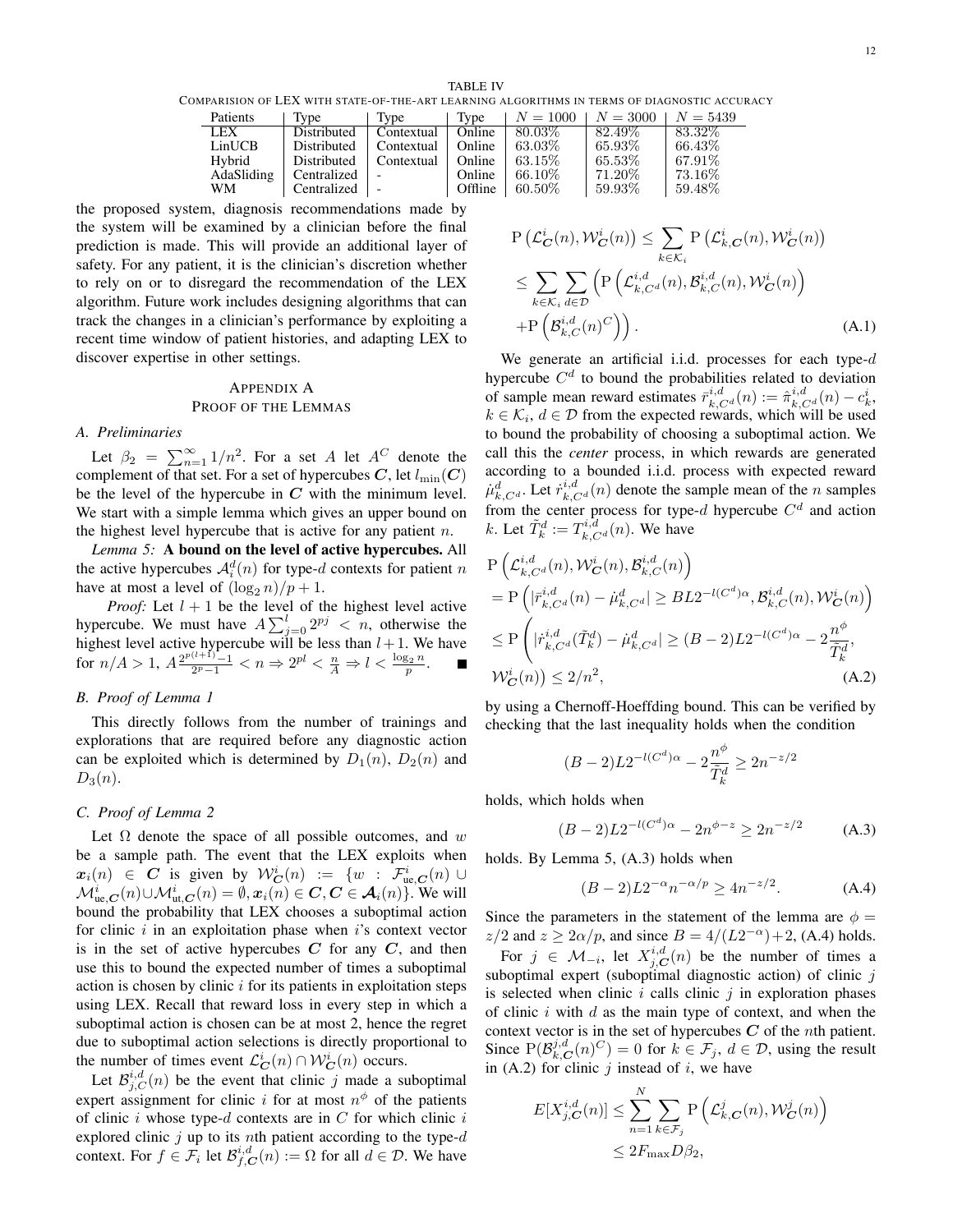where  $\beta_2 = \sum_{n=1}^{\infty} 1/n^2$ . Hence,  $P(\mathcal{B}_{j,C}^{i,d}(n)^c)$  $\text{E}[X^{i,d}_{j,\boldsymbol{C}}(n)]/n^{\phi} \leq 2F_{\text{max}}D\beta_2 n^{-z/2}$ , for  $j \in \mathcal{M}_{-i}$ .

Combining all of these we get

$$
P\left(\mathcal{L}_{\mathbf{C}}^{i}(n), \mathcal{W}_{\mathbf{C}}^{i}(n)\right) \leq \frac{2K_i D}{n^2} + \frac{2MF_{\max}D\beta_2}{n^{z/2}}.
$$

Hence

$$
R_i^s(N) \le \sum_{n=1}^N \left( \frac{2K_i D}{n^2} + \frac{2M F_{\text{max}} D \beta_2}{n^{z/2}} \right)
$$
  
= O(M F\_{\text{max}} N^{1-z/2}).

#### *D. Proof of Lemma 3*

Let  $X_{j,C}^{i}(N)$  denote the random variable which is the number of times a suboptimal expert of clinic  $j \in \mathcal{M}_{-i}$  is chosen in exploitation phases of clinic i when  $x_i(n')$  is in set  $C \in A_i(n')$  for  $n' \in \{1, ..., N\}$ . Similar to the proof of Lemma 2, it can be shown that  $E[X_{j,C}^i(N)] \leq 2F_{\text{max}}D^2\beta_2$ . Thus, the contribution to the regret from suboptimal actions of clinic j is bounded by  $4F_{\text{max}}D^2\beta_2$ . We get the final result by considering the regret from all  $M - 1$  other clinics.

#### *E. Proof of Lemma 4*

The following lemma bounds the per-patient (one-step) regret to clinic  $i$  from choosing near optimal actions. This lemma is used later to bound the total regret from near optimal actions.

*Lemma 6:* One-step regret due to near-optimal actions for a set of hypercubes. Consider clinics using LEX with parameters  $p > 0$ ,  $2\alpha/p \le z < 1$ ,  $D_1(n) = D_3(n) = n^z \log n$ and  $D_2(n) = F_{\text{max}} n^z \log n$ . Then, for any set of hypercubes  $C_i(n) = C$ , the one-step regret of clinic i in an exploitation phase  $n$  from choosing one of its near optimal diagnostic actions (i.e., when  $\mathcal{L}_{\mathbf{C}}^{i}(n)^{C}$  happens) is bounded above by  $4Z(B+1)L2^{-l_{\text{min}}({\bm{C}})\alpha}.$ 

*Proof:* Consider the event  $\mathcal{L}_{\mathbf{C}}^i(n)^C$  in which clinic i exploits and chooses diagnostic action  $k$ . Then, the one step regret for any context vector  $x \in C$  is equal to

$$
\Delta^{i}(n) := (\pi_{k_i^*(\boldsymbol{x})}(\boldsymbol{x}) - c_{k_i^*(\boldsymbol{x})}^{i}) - (\pi_k(\boldsymbol{x}) - c_k^i)
$$
  
\n
$$
\leq Z \left( \max_{d \in \mathcal{D}} \mu_{k_i^*(\boldsymbol{x})}^d(\boldsymbol{x}^d) - \max_{d \in \mathcal{D}} \mu_k^d(\boldsymbol{x}^d) \right), \quad (A.5)
$$

by the *Similarity Property*. Again by the *Similarity Property*, we have

$$
\mu_{k_i^*(x)}^d(x^d) \le \mu_{k_i^*(x),C^d}^d + L2^{-l(C^d)\alpha},
$$
  

$$
\mu_k^d(x^d) \ge \mu_{k,C^d}^d - L2^{-l(C^d)\alpha}.
$$

Since  $|\bar{r}_{k,C^d}^{i,d}(n) - \dot{\mu}_{k,C^d}^d| \leq BL2^{-l(C^d)\alpha}$  for all  $k \in \mathcal{K}_i$  and  $d \in \mathcal{D}$  on event  $\mathcal{L}_{\mathbf{C}}^i(n)^C$ , we have

$$
\mu_{k_i^*(x)}^d(x^d) \le \bar{r}_{k_i^*(x),C^d}^{i,d}(n) + 2(B+1)L2^{-l(C^d)\alpha},
$$
  

$$
\mu_k^d(x^d) \ge \bar{r}_{k,C^d}^{i,d}(n) - 2(B+1)L2^{-l(C^d)\alpha},
$$

where the factor 2 on the right hand side of the equations accounts for a near optimal clinic  $k \in \mathcal{M}_{-i}$  choosing one of its near optimal actions in  $\mathcal{F}_k$ .

The equations above imply that

 $\leq$ 

$$
\max_{d \in \mathcal{D}} \mu_{k_i^*(\bm{x})}^d(x^d) \le \max_{d \in \mathcal{D}} \bar{r}_{k_i^*(\bm{x}), C^d}^{i, d}(n) + 2(B+1)L2^{-l_{\min}(C)\alpha},
$$
  

$$
\max_{d \in \mathcal{D}} \mu_k^d(x^d) \ge \max_{d \in \mathcal{D}} \bar{r}_{k, C^d}^{i, d}(n) - 2(B+1)L2^{-l_{\min}(C)\alpha}.
$$

Since  $k$  is chosen by clinic  $i$  in its exploitation phase, we must have  $\max_{d \in \mathcal{D}} \bar{r}_{k,C}^{i,d}(n) \geq \max_{d \in \mathcal{D}} \bar{r}_{k, \atop k, \atop n}^{i,d}$  $a_{k_i^*(\boldsymbol{x}),C^d}^{i,a}(n)$ . Combining the above equations with  $(A.5)$ , we get

$$
\Delta^{i}(n) \le 4Z(B+1)L2^{-l_{\min}(C)\alpha}.
$$

Let  $\tau_i(N)$  be the set of patients up to the Nth patient of clinic i for which clinic i exploits. Using the results of the above lemma, the regret of clinic  $i$  due to near optimal actions up to its Nth patient is bounded by

$$
\sum_{n \in \tau_i(N)} \Delta^i(n) \le 4Z(B+1)L \sum_{n \in \tau_i(N)} 2^{-l_{\min}(C_i(n))\alpha}
$$
  
\n
$$
\le 4Z(B+1)L \sum_{n \in \tau_i(N)} \sum_{d \in \mathcal{D}} 2^{-l(C_i^d(n))\alpha}
$$
  
\n
$$
\le 4Z(B+1)LD \max_{d \in \mathcal{D}} \sum_{n \in \tau_i(N)} 2^{-l(C_i^d(n))\alpha}.
$$
  
\n(A.6)

We know that the length of the hypercubes used by LEX decreases over time due to its accounting for the tradeoff between patient arrivals and reward variations within a hypercube. In order to bound (A.6), we assume a worst case scenario, where context vectors arrive such that at each  $n$ , the active hypercube that contains the context of each type has the maximum possible length. This happens when type  $d$ contexts arrive in a way that all level  $l$  hypercubes are split to level  $l + 1$  hypercubes, before any arrivals to these level  $l + 1$  hypercubes happen, for all  $l = 0, 1, 2, \ldots$  This way it is guaranteed that the length of the hypercube that contains the context for each  $n \in \tau_i(N)$  is maximized. Let  $l_{\text{max}}$  be the level of the maximum level hypercube in  $\mathcal{A}_i(N)$ . For the worst case context arrivals we must have

$$
\sum_{l=0}^{l_{\max}-1} 2^l 2^{pl} < N \Rightarrow l_{\max} < 1 + \log_2 N/(1+p),
$$

since otherwise maximum level hypercube will have level larger than  $l_{\text{max}}$ . Hence, continuing from (A.6), we have

$$
\sum_{n \in \tau_i(N)} \Delta^i(n) \le 4Z(B+1)LD \max_{d \in \mathcal{D}} \sum_{n \in \tau_i(N)} 2^{-l(C_i^d(n))\alpha}
$$
  

$$
\le 4Z(B+1)LD \sum_{l=0}^{1+\log_2 N/(1+p)} 2^l 2^{lpl} 2^{-l\alpha}
$$
  

$$
\le 4Z(B+1)LD 2^{2(p+1-\alpha)} N^{\frac{p+1-\alpha}{p+1}}.
$$

## **REFERENCES**

- [1] P. Sheu, H. Yu, C. Ramamoorthy, A. K. Joshi, and L. A. Zadeh, *Semantic Computing*. John Wiley & Sons, 2011.
- [2] C. C. Wang, D. A. Hecht, P. C.-Y. Sheu, and J. J. Tsai, "Semantic computing and drug discovery - a preliminary report," *Sixth IEEE International Conference on Semantic Computing*, pp. 453–458, 2013.